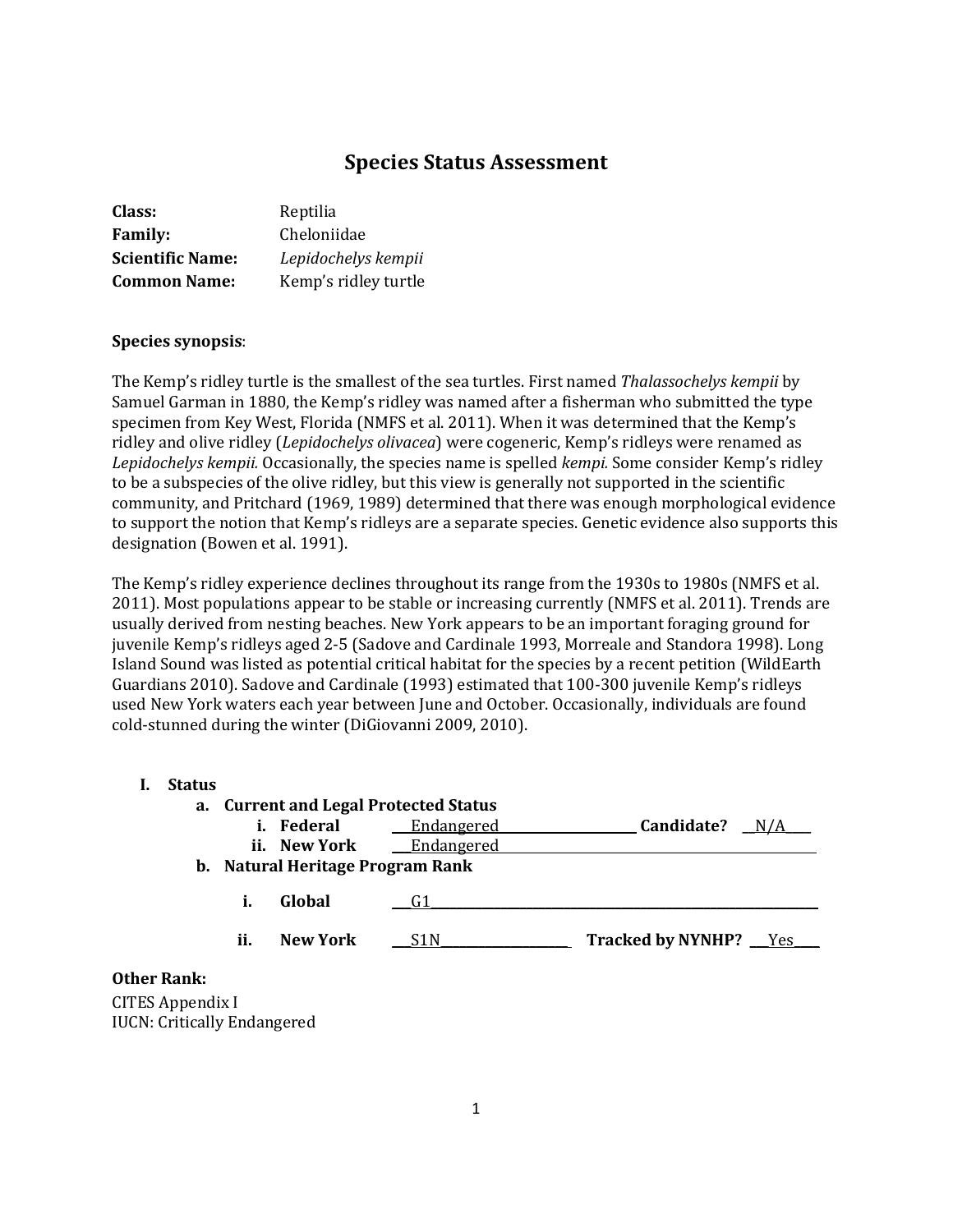### **Status Discussion:**

The Kemp's ridley was first listed under the Endangered Species Conservation Act in 1970, and subsequently under the Endangered Species Act in 1970. In the U.S., the National Marine Fisheries Service (NMFS) and U.S. Fish and Wildlife Service (USFWS) have joint responsibility.

Since the Kemp's ridley is highly migratory, it is protected under several international treaties, including the Convention on Migratory Species, Specially Protected Areas and Wildlife Protocol of the Cartagena Convention, and the Inter-American Convention for the Protection and Conservation of Sea Turtles.

NMFS and USFWS have been working with the Mexican government to establish a bi-national recovery plan  $(2<sup>nd</sup>$  revision released in 2011). The Kemp's ridley has been protected in Mexico since the 1960s, and a complete ban on the take of any sea turtle was established in 1990. The Rancho Nuevo nesting beach was protected in 1977, and it was designated a National Protected Area in 2002.

## **II. Abundance and Distribution Trends**

**a. North America**

| i.  | Abundance     |                          |        |           |
|-----|---------------|--------------------------|--------|-----------|
|     |               | declining $X$ increasing | stable | unknown   |
| ii. | Distribution: |                          |        |           |
|     | declining     | increasing               | stable | X unknown |

**Time frame considered:** Number of nests on one of the primary nesting beaches, Rancho Nuevo, has increased by 15% since the mid-1980s (Heppell et al. 2005). Population models predict that the population will grow by at least 12-16% each year (Heppell et al. 2005; NMFS et al. 2011).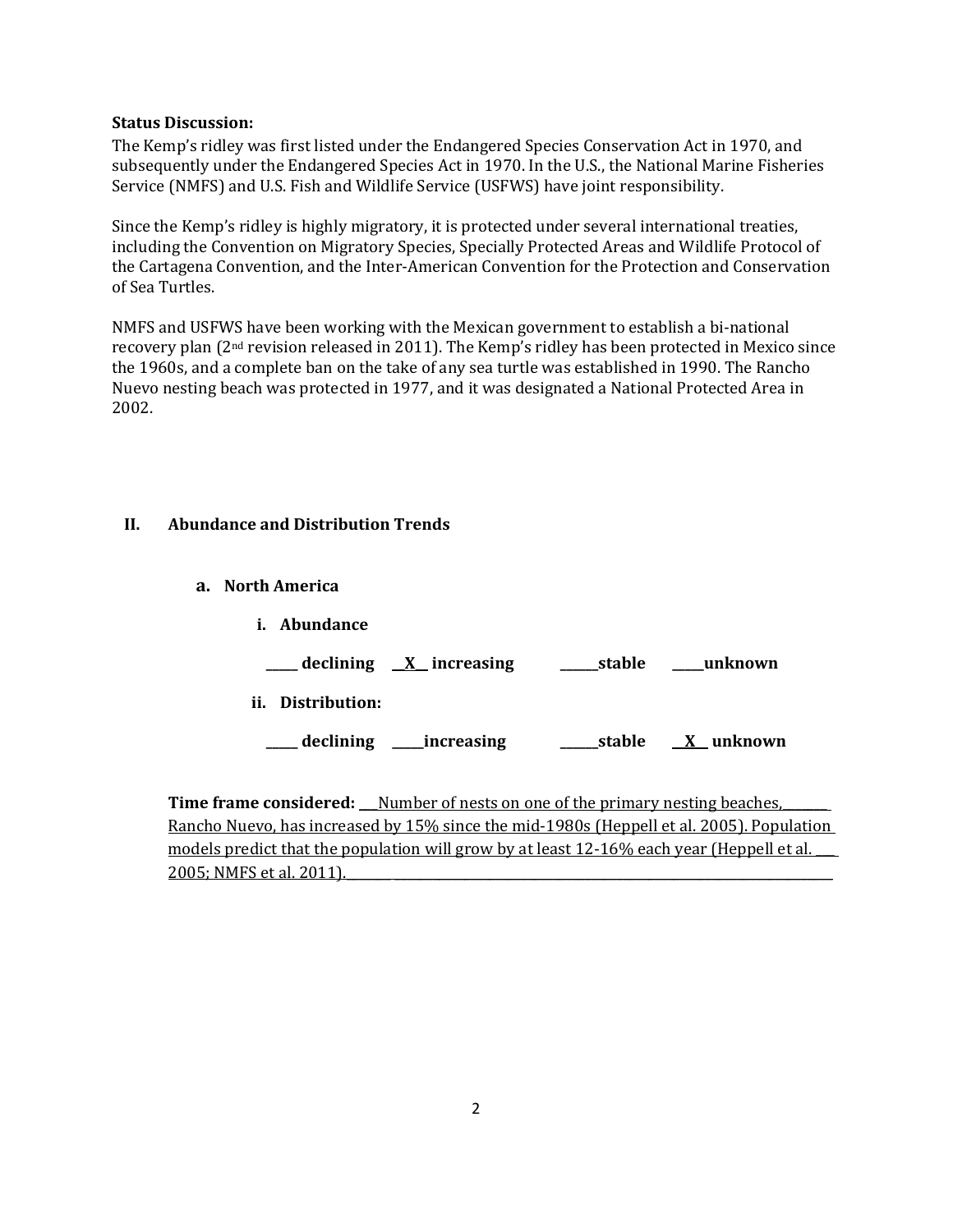- **b. Regional** 
	- **i. Abundance**

| ___ declining <u>X</u> increasing ______stable ______unknown                                                                                                                            |                 |
|-----------------------------------------------------------------------------------------------------------------------------------------------------------------------------------------|-----------------|
| ii. Distribution:                                                                                                                                                                       |                 |
| ___ declining ____increasing ______stable _____X_unknown                                                                                                                                |                 |
| Regional Unit Considered: U.S. coast Manual Allen Manual Allen Manual Allen Manual Allen Manual Allen Manual A<br>Time Frame Considered: 11+% increase in number of nests in Texas, the |                 |
| major nesting area for Kemp's ridleys in the U.S. (NMFS et al. 2011).                                                                                                                   |                 |
|                                                                                                                                                                                         |                 |
| c. Adjacent States and Provinces                                                                                                                                                        |                 |
| <b>CONNECTICUT</b><br>Not Present                                                                                                                                                       | No data _______ |
| i. Abundance                                                                                                                                                                            |                 |
| <u>X</u> declining ___ increasing ___ stable ___ unknown                                                                                                                                |                 |
| ii. Distribution:                                                                                                                                                                       |                 |
| ___ declining ___ increasing ___ stable __ X_unknown                                                                                                                                    |                 |
|                                                                                                                                                                                         |                 |
| Listing Status: Endangered SGCN? Yes                                                                                                                                                    |                 |
| MASSACHUSETTS Not Present ________ No data ______                                                                                                                                       |                 |
| i. Abundance                                                                                                                                                                            |                 |
| ___ declining ___ increasing ___ stable __ X_unknown                                                                                                                                    |                 |
| ii. Distribution:                                                                                                                                                                       |                 |
| ___ declining ___ increasing ___ stable __ X_unknown                                                                                                                                    |                 |
| Time frame considered: Trends not analyzed.                                                                                                                                             |                 |
| Listing Status: Endangered                                                                                                                                                              | SGCN? Yes       |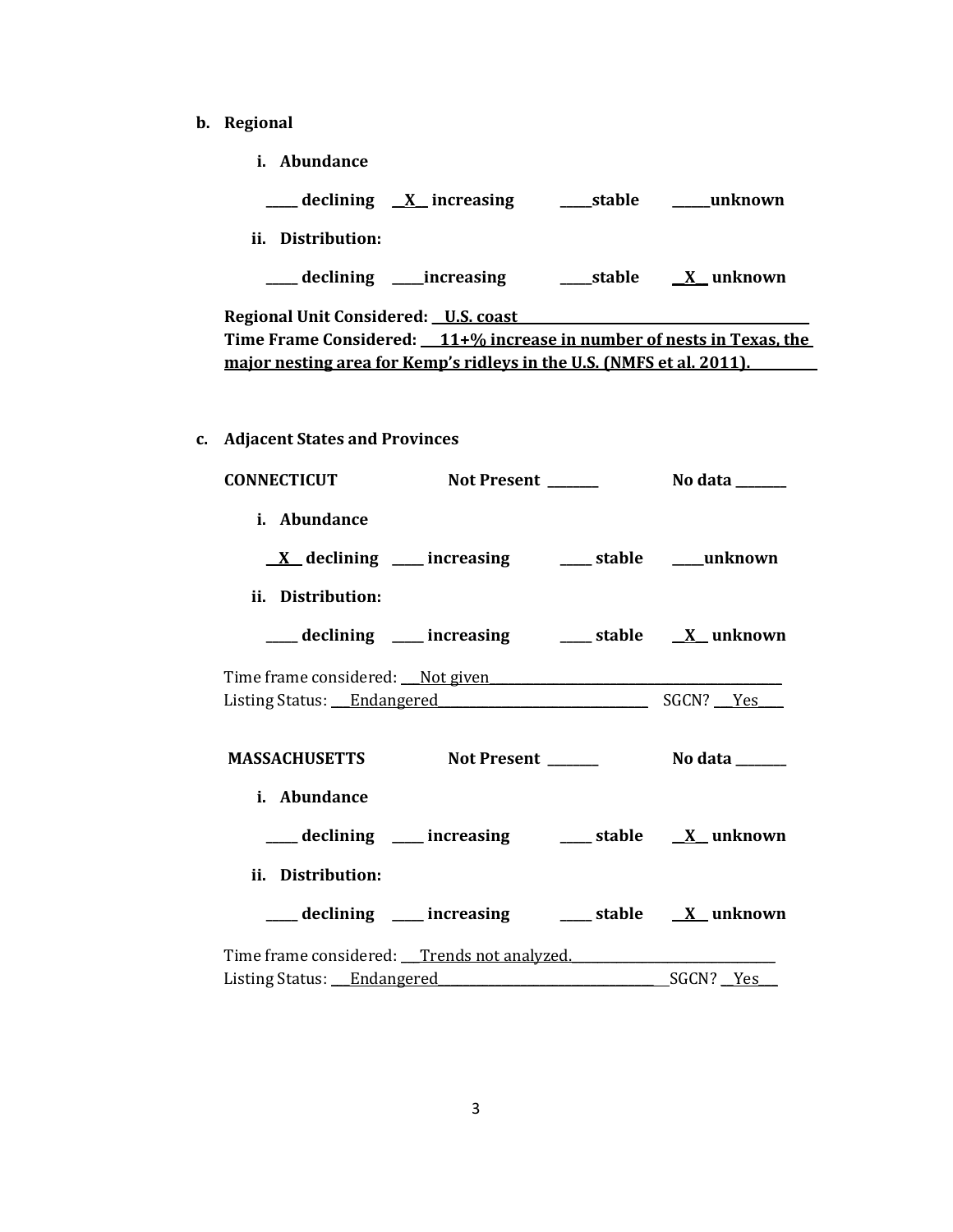| NEW JERSEY Not Present _______                                                      | No data _______                                                  |                |
|-------------------------------------------------------------------------------------|------------------------------------------------------------------|----------------|
| i. Abundance                                                                        | ___declining ___ increasing ____ stable __ <u>X</u> _unknown     |                |
| ii. Distribution:                                                                   | ___ declining ___ increasing ___ stable __ X_unknown             |                |
| Time frame considered: Trends not analyzed.<br>Listing Status: Endangered SGCN? Yes |                                                                  |                |
| <b>ONTARIO</b>                                                                      | Not Present $X$ No data $\frac{1}{1}$                            |                |
| <b>PENNSYLVANIA</b>                                                                 | Not Present $X$ No data _______                                  |                |
| <b>QUEBEC</b>                                                                       | Not Present $X$ No data ______                                   |                |
| <b>VERMONT</b>                                                                      | Not Present $X$ No data $\frac{1}{1}$                            |                |
| d. NEW YORK                                                                         |                                                                  | No data ______ |
| i. Abundance                                                                        | declining ___ increasing ___ stable __ X_unknown                 |                |
| ii. Distribution:                                                                   | ____ declining ____ increasing _____ stable __ <u>X</u> _unknown |                |
| Time frame considered: Trends not analyzed.                                         |                                                                  |                |

### **Monitoring in New York.**

None. The only monitoring that occurs for the species is entanglement and stranding response provided by Riverhead Foundation.

### **Trends Discussion:**

The Kemp's ridley turtle experienced a major decline from the 1930s to the 1980s throughout its range (NMFS et al. 2011). Most of the current trend information comes from nest counts at nesting beaches. Estimates of turtles at foraging grounds are unavailable throughout most of their range, as these estimates are more difficult and expensive to perform in comparison to surveys of nesting beaches.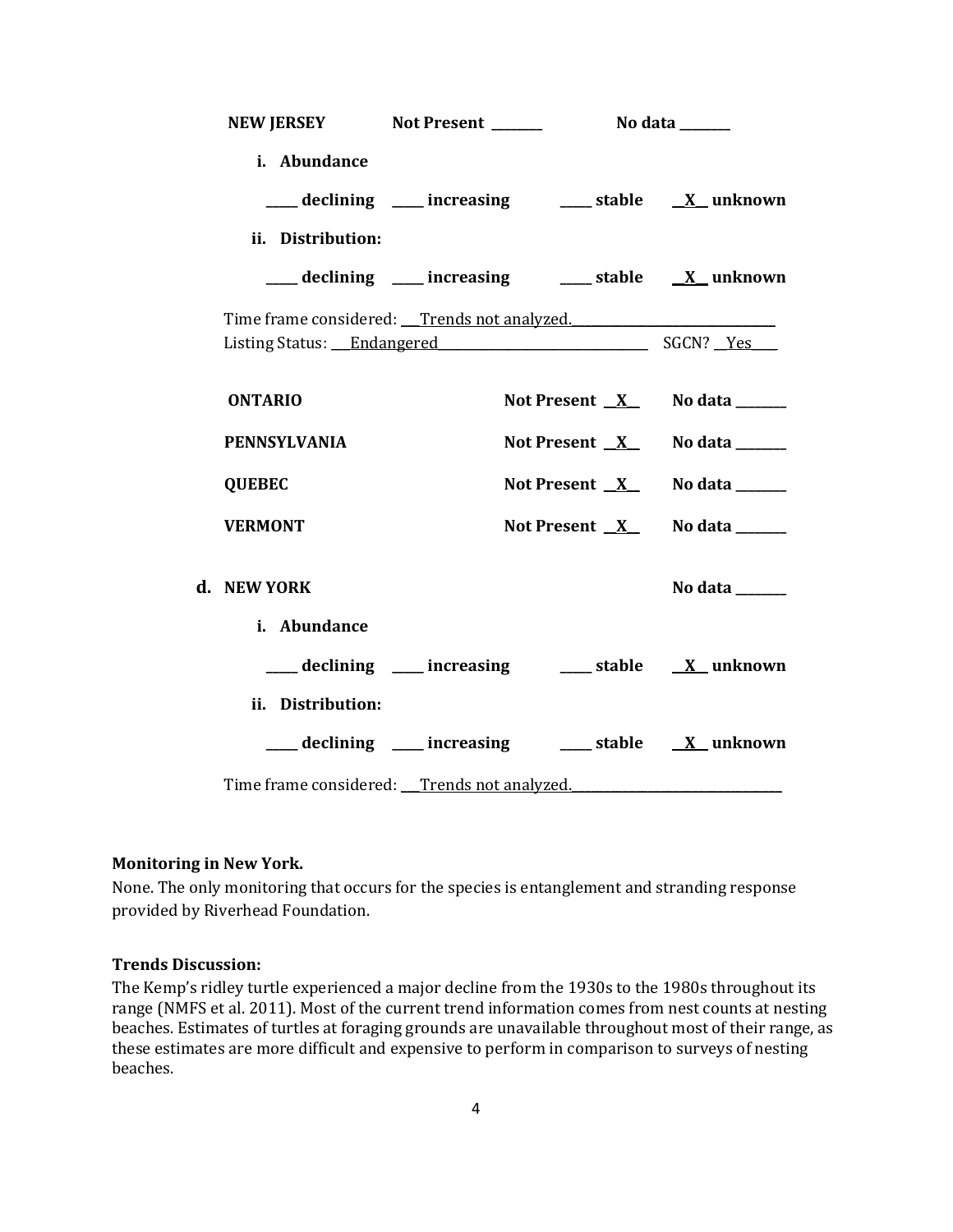Rancho Nuevo, in Mexico, had an estimated 40,000 nesting females in 1947 (Carr 1963). The lowest nest count of this beach was 702 nests in 1985, which likely represented less than 300 females (NMFS et al. 2011). Since the mid-1980s, the number of nests in this area has increased by about 15% each year (Heppell et al. 2005). In 2009, over 20,000 nests were observed, although this number dropped to just over 13,000 in 2010 (NMFS et al. 2011).

In the U.S., the majority of Kemp's ridley nests are found along the Texas coast. Over 900 nests were documented in Texas from 2002 – 2010, compared to 81 nests observed from 1948-2001 (Shaver and Caillouet 1998, Shaver 2005).

Population growth models predict that the population should continue to grow at a rate of at least 12-16% (possibly as high as 19%), each year if survival rates remain constant (Heppell et al. 2005, NMFS et al. 2011). Based on these models, the NMFS et al. (2011) Bi-National Recovery Plan estimated that the Kemp's ridley population could reach the down-listing criterion of 10,000 nesting females in a season by 2011, and could reach the delisting criterion of an average of 40,000 nesting females per season over a 6-year period by 2024. Whether the down-listing criterion was met is currently unknown, although NMFS initiated a 5-year review of the population in October, 2012. The plan does note that the models depend on the assumption of high egg survival rates. Each year, numerous nests are protected by being relocated to a corral to prevent predation, harvest and inundation. As the population grows, the proportion of protected nests will likely decrease, and thus the growth rate could slow (Heppell et al. 2005).



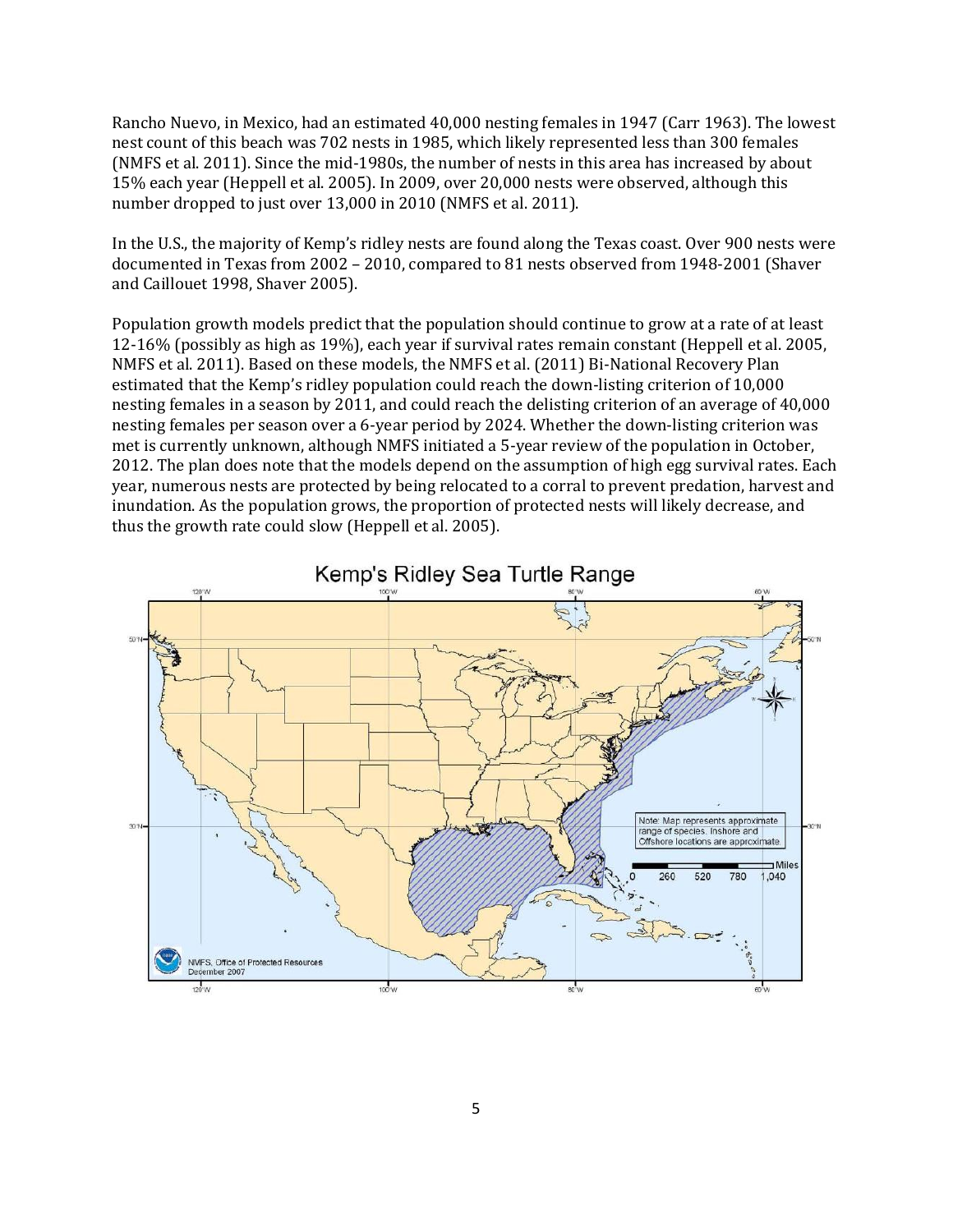

**Figure 2**. Kemp's ridley sea turtle distribution in New York (Sadove and Cardinale 1993).



**Figure 3**. Major nesting beaches of Kemp's ridley sea turtles (NMFS et al. 2011).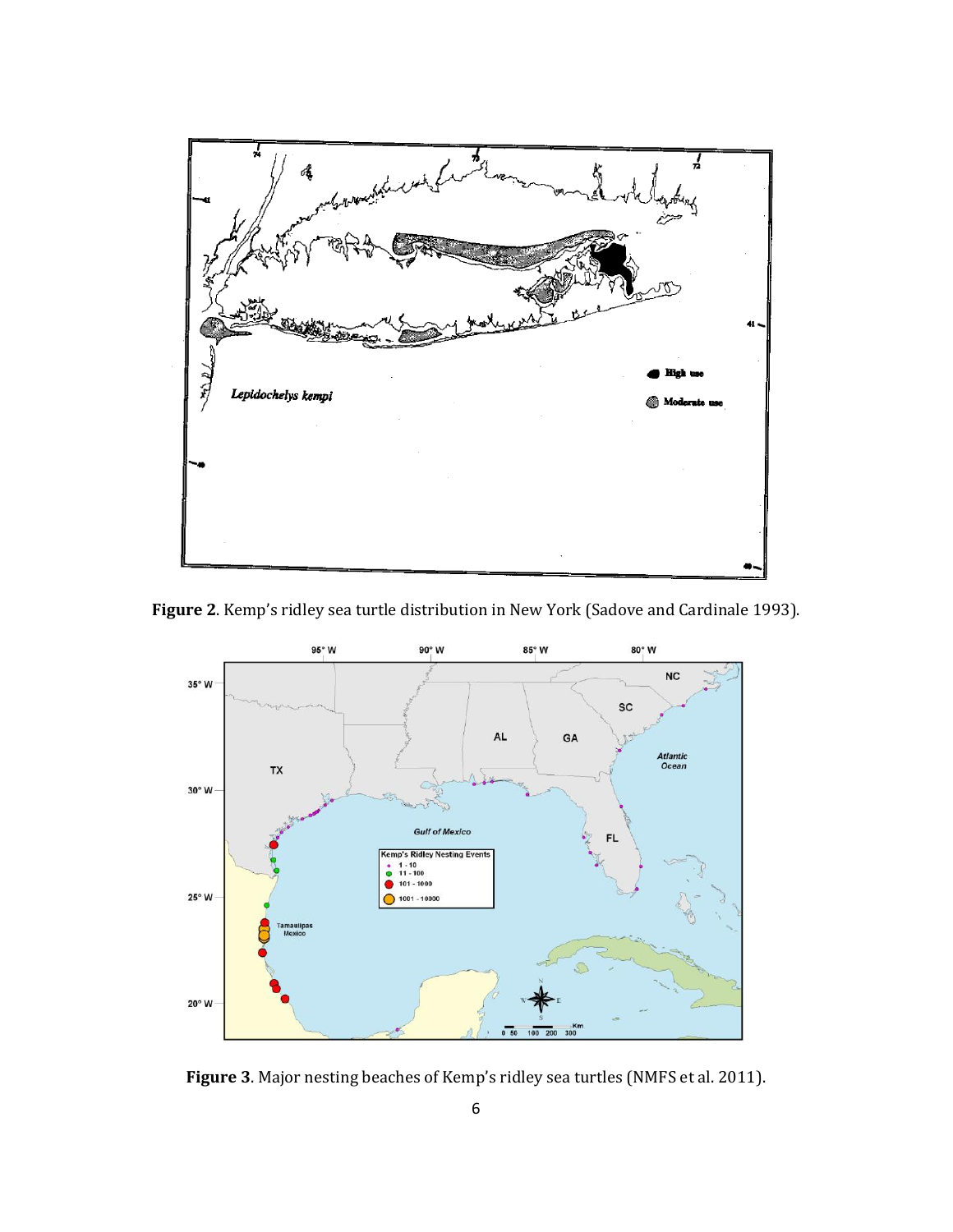

**Figure 4**. Number of nests recorded during surveys of nesting beaches at Tamaulipas and Veracruz, Mexico. Note: the 1947 number was derived from an amateur film and is a single reference point representing nesting females on a single day. The total nests over the entire 1947 nesting season is believed to be much higher. Systematic surveys of the Rancho Nuevo nesting beach began in 1966 and were extended to other beaches in 1990 (NMFS et al. 2011).



**Figure 5.** Number of nests recorded on nesting beaches in Texas, U.S. Nests were reported opportunistically by the public or through systematic surveys, and recorded after confirmation of the presence of eggs. Systematic surveys of the PAIS nesting beach did not begin until 1986, and surveys were extended to other Texas beaches starting in 1999 (NMFS et al. 2011).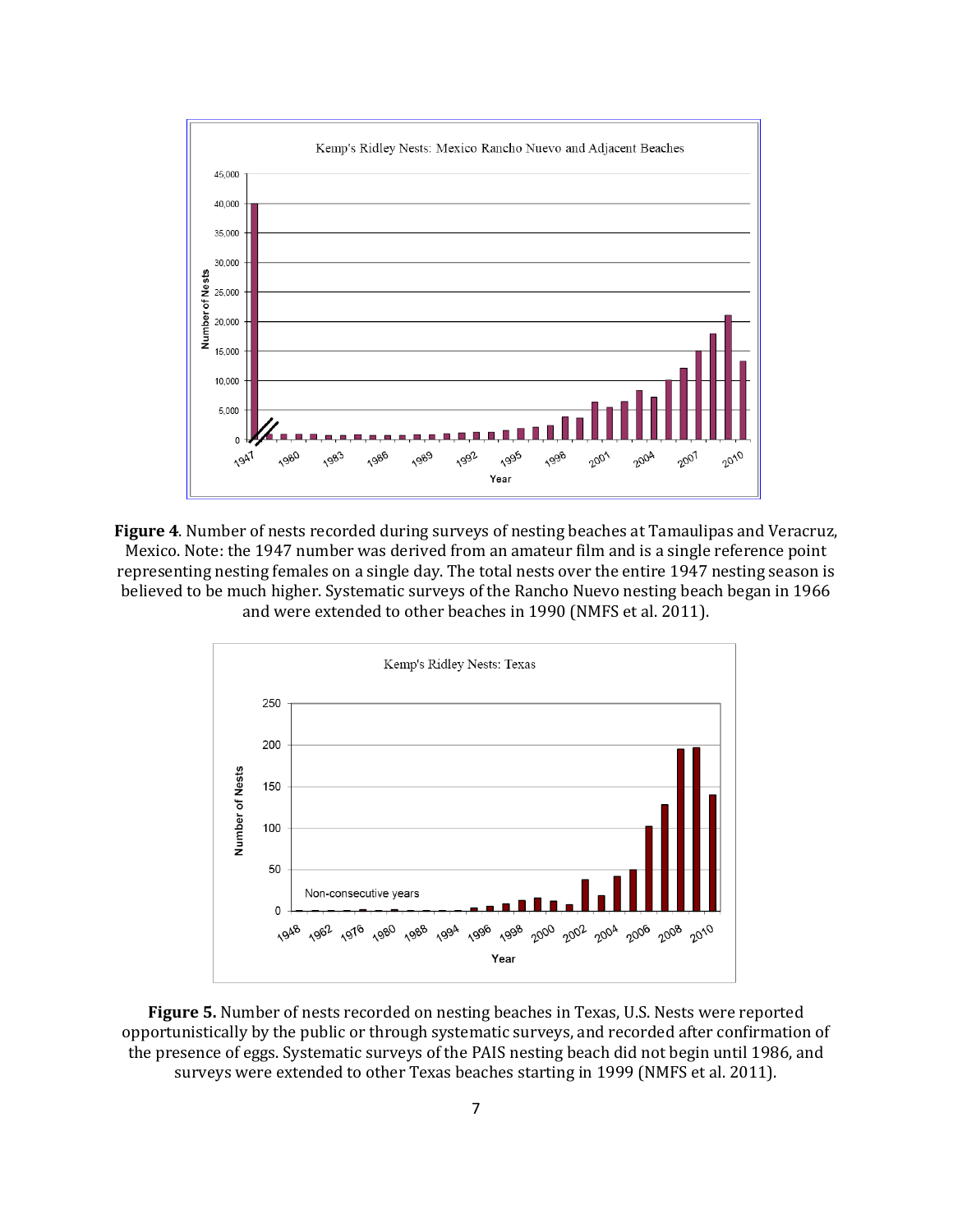

**Figure 6**. Expected number of nests predicted in the model for past and future years based on the assumption of continued high egg survival rates. Model assumes that 14,500 nests would be placed in corrals for protection. As more nests are left in place, overall egg survival will decrease, and the population growth rate will be reflected in subsequent nesting activity (NMFS et al. 2011).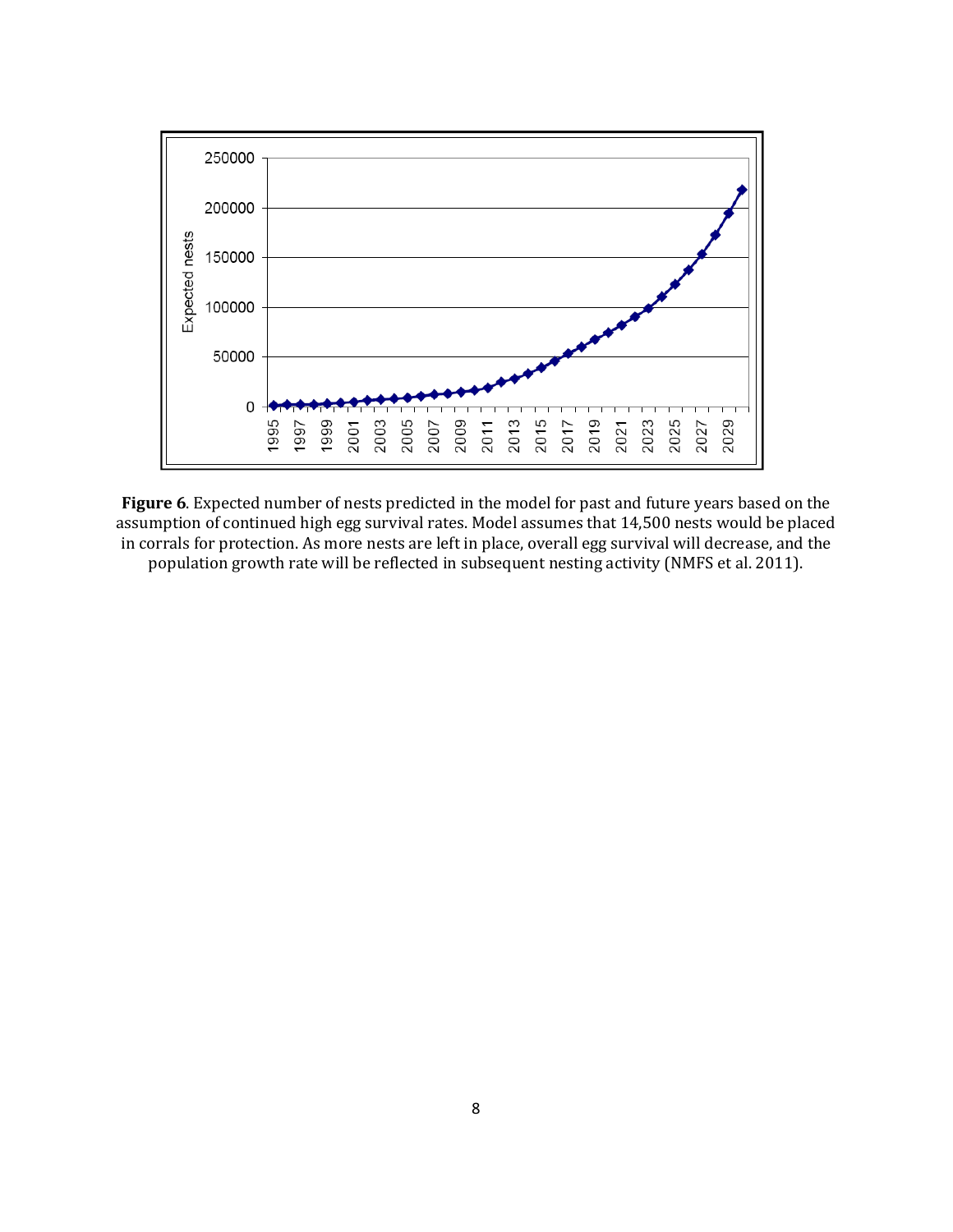**III. New York Rarity, if known:**

| <b>Historic</b> | # of Animals | # of Locations | % of State |
|-----------------|--------------|----------------|------------|
| prior to 1970   |              |                |            |
| prior to 1980   |              |                |            |
| prior to 1992   | 100-300      |                |            |

#### **Details of historic occurrence:**

Sadove and Cardinale (1993) estimated 100 – 300 juvenile Kemp's ridley turtles using the New York Bight region based on mark-recapture studies done from 1987 – 1992.

| Current | # of Animals | # of Locations | % of State |
|---------|--------------|----------------|------------|
|         | _______      | _________      |            |

## **Details of current occurrence:**

Unknown for New York. Recent abundance estimates are not available.

## **New York's Contribution to Species North American Range:**

| % of NA Range in New York | <b>Classification of New York Range</b> |  |
|---------------------------|-----------------------------------------|--|
| $\frac{100}{2}$ (endemic) | Core                                    |  |
| $-76-99$                  | <u>X</u> Peripheral                     |  |
| 51-75                     | ___ Disjunct                            |  |
| 26-50                     | Distance to core population:            |  |
| $\underline{X}$ 1-25      |                                         |  |

## **IV. Primary Habitat or Community Type:**

- 1. Marine, Deep Subtidal
- 2. Pelagic
- 3. Marine Eelgrass Community
- 4. Estuarine, Brackish Shallow Subtidal, Aquatic Bed/Benthic Geomorphology
- 5. Estuarine, Brackish Deep Subtidal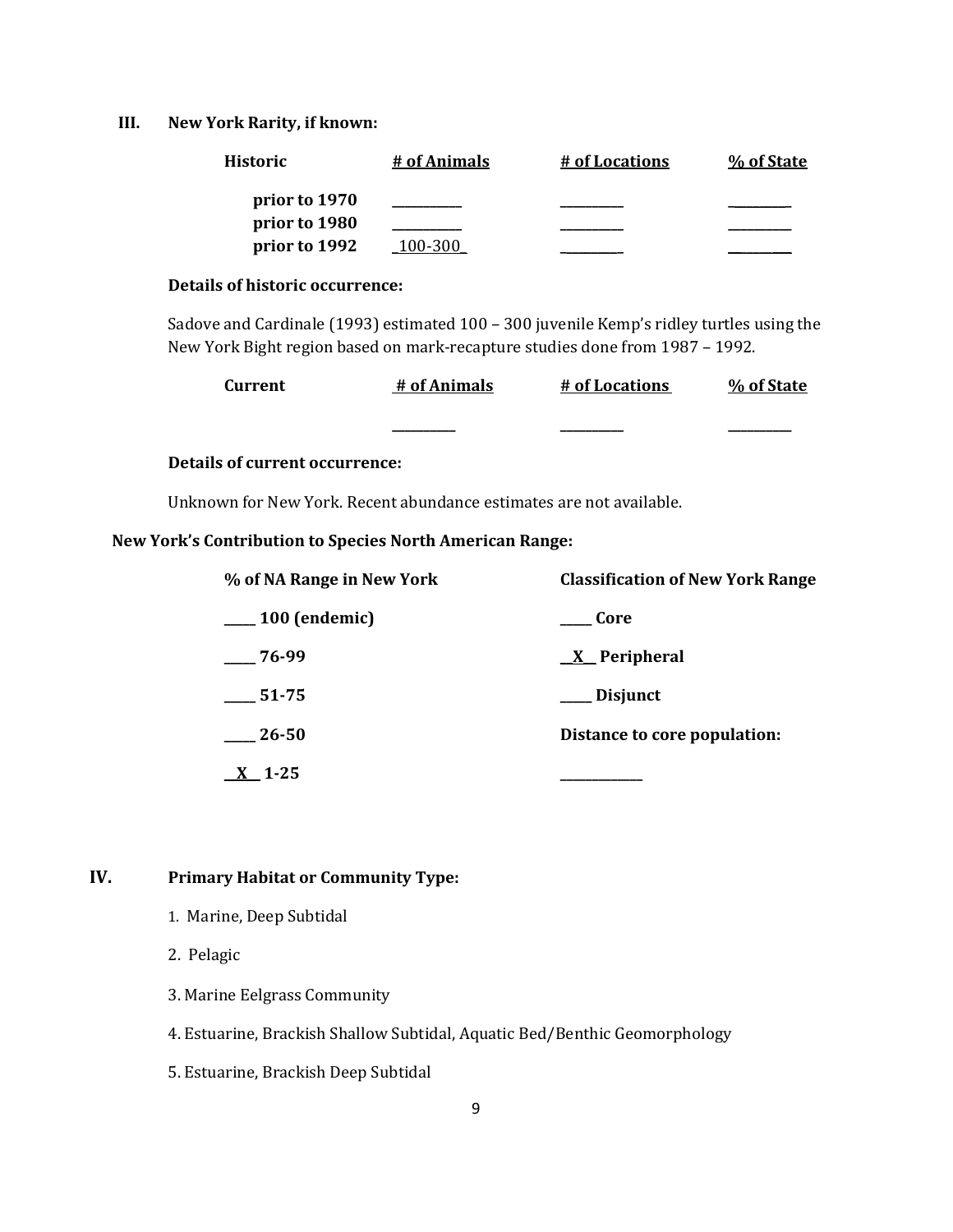### **Habitat or Community Type Trend in New York:**

| ____ Declining ____ Stable _____ Increasing         |                          | X Unknown |
|-----------------------------------------------------|--------------------------|-----------|
| Time frame of decline/increase: Trends not analyzed |                          |           |
| <b>Habitat Specialist?</b>                          | $\rule{1em}{0.15mm}$ Yes | $X$ No    |
| <b>Indicator Species?</b>                           | X Yes                    | No        |

### **Habitat Discussion:**

Kemp's ridley turtles nest on sandy, high-energy oceanic beaches. Hatchlings are carried by the currents; most remain in the Gulf of Mexico and may be associated with the *Sargassum* community. Juveniles spend two years in the pelagic environment. Most likely remain within the Gulf of Mexico, with some being transported into the Northwest Atlantic via the Gulf Stream (Collard and Ogren 1990, Putman et al. 2010). After two years, juveniles recruit to neritic benthic habitat (NMFS et al. 2011). It is this stage that is found in New York waters. While present in the neritic environment, Kemp's ridleys have been documented in a large variety of benthic substrates, including sandy bottoms (Morreale and Standora 1992), seagrass beds (Carr and Caldwell 1956, Byles 1988, Danton and Prescott 1988, Schmid and Barichivich 2005, 2006), mud bottoms (Ogren 1989, Schmid 1998), or some combination of these (Ogren 1989, Rudloe et al. 1991).

In New York, juveniles 2-5 years of age with a carapace length of  $\sim$  27 cm can be found in certain areas within Long Island Sound, Block Island Sound, Gardiners Bay and the Peconic Estuary. These seem to be the most important habitats for juvenile Kemp's ridleys in New York; they are also found in some number in Jamaica Bay, lower New York harbor and Great South Bay (Sadove and Cardinale 1993). They are found in New York waters from June through October, and cold-stunned individuals are found occasionally during the winter.

There are similar foraging areas that extend from New England south to Florida for Kemp's ridleys that are recruited into the Northwest Atlantic. Many are found in estuarine habitats. In general, the farther south the foraging area is, the larger the average size of Kemp's ridleys utilizing the area (Carr 1980, Henwood and Ogren 1987). Whether this is because the turtles are older or just exhibit higher growth rates is unknown (Snover 2002).

Each winter, juveniles migrate from foraging areas to overwintering areas. Once turtles migrate past Cape Hatteras, North Carolina, some move offshore into the warmer waters of the Gulf Stream, and some continue as far as Cape Canaveral, Florida to overwinter. Those that do continue to Florida primarily use hard bottom substrate and live bottom habitat to overwinter (Gitschlag 1996, Schmid and Witzell 2006). During spring, Kemp's ridleys migrate back north (Henwood and Ogren 1987, Schmid 1995), although there has not been any evidence to indicate that the same individuals are returning to New York waters each year (Morreale and Standora 1998).

Kemp's ridleys originally tagged as juveniles off the Atlantic Coast have been documented using the Rancho Nuevo nesting beach (Schmid 1995; Chaloupka and Zug 1997; Schmid and Witzell 1997,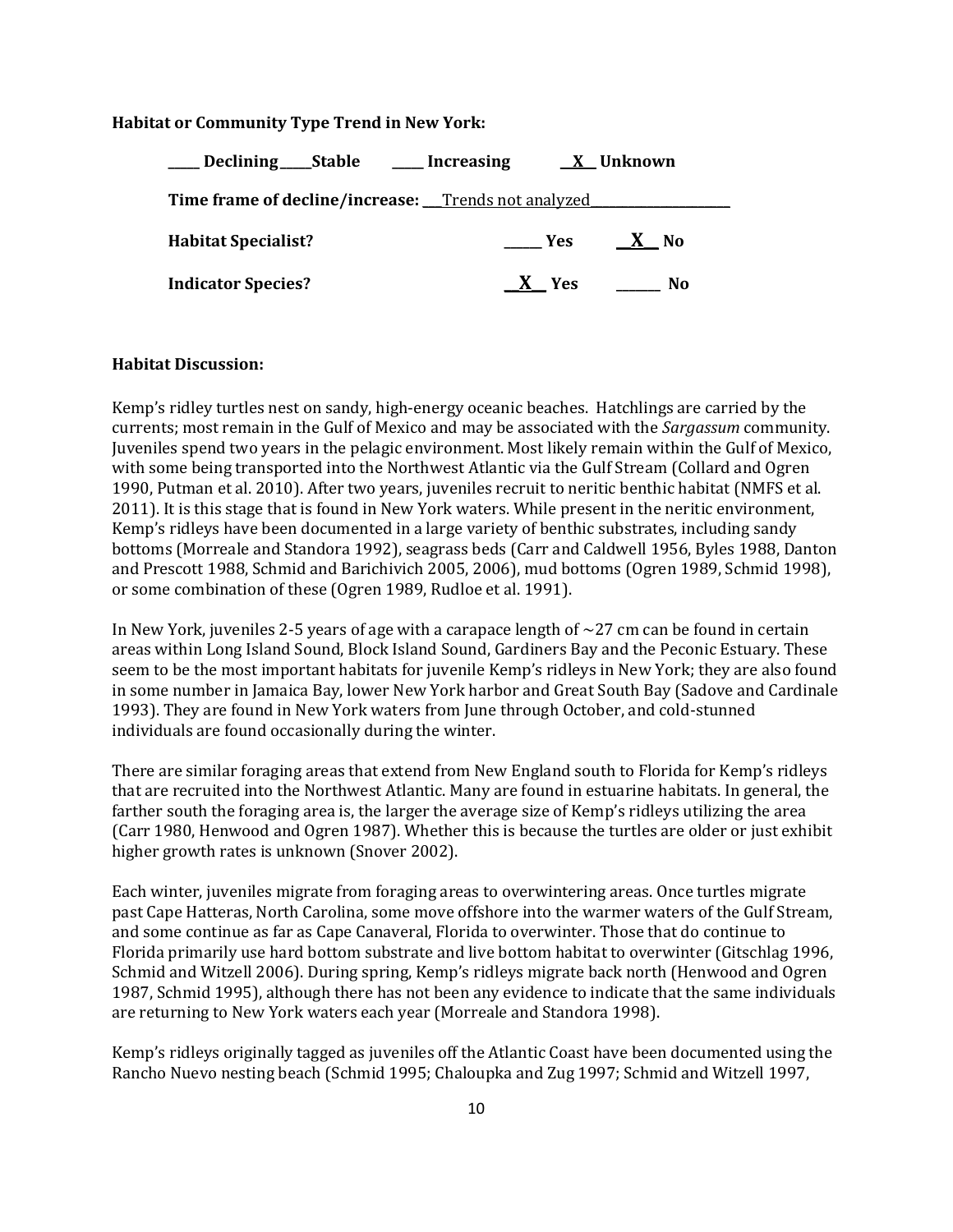Schmid and Woodhead 2000). Nesting also occurs in Veracruz, Mexico; Texas; and occasionally in North Carolina, South Carolina and Florida (NMFS et al. 2011). The majority of adults are found in the Gulf of Mexico (USFWS and NMFS 1992). They are primarily found in nearshore waters that are 37 m or less (NMFS et al. 2011). Females establish residency seasonally in waters surrounding the Yucatan Peninsula and the northern Gulf of Mexico (NMFS et al. 2011). Habitat use by males is poorly understood, although they appear to remain primarily in nearshore waters (Shaver 2006a, 2007, Shaver et al. 2005b).

### **V. New York Species Demographics and Life History**

**\_\_\_\_\_\_ Breeder in New York**

**\_\_\_\_\_ Summer Resident**

**\_\_\_\_\_ Winter Resident**

**\_\_\_\_\_ Anadromous**

**\_\_X\_\_ Non-breeder in New York**

**\_\_X\_\_ Summer Resident**

**\_\_\_\_\_ Winter Resident**

**\_\_\_\_\_ Catadromous**

**\_\_\_\_\_ Migratory only**

**\_\_\_\_\_Unknown**

### **Species Demographics and Life History Discussion:**

Actual life span has not been documented, but is estimated to be around fifty years.

Kemp's ridley turtles are believed to reach sexual maturity between 10 and 16 years of age (Chaloupka and Zug 1997; Schmid and Witzell 1997; Zug et al. 1997; Schmid and Woodhead 2000). Kemp's ridley turtles display a synchronized nesting habit known as an "arribada." Large groups of turtles will gather at a nesting beach, and waves of females will come ashore to nest. The triggers of an arribada are currently unknown (NMFS et al. 2011). The only confirmed Kemp's ridley arribada occurs in Tamaulipas, Mexico. Nearly 95% of the total worldwide Kemp's ridley nesting occurs in this state, concentrated mainly on three beaches: Rancho Nuevo, Tepehaujes, and Barra del Tordo (NMFS et al. 2011).

The nesting season is from May to July. Females nest two to three times per season, with an internesting interval of two to three weeks (Miller 1997; NMFS et al. 2011). Around 100 eggs are deposited in each nest. The average remigration interval is two years, although intervals of one and three years also occur. There is some thought that males are not reproductively active every year (Wibbels et al. 1991).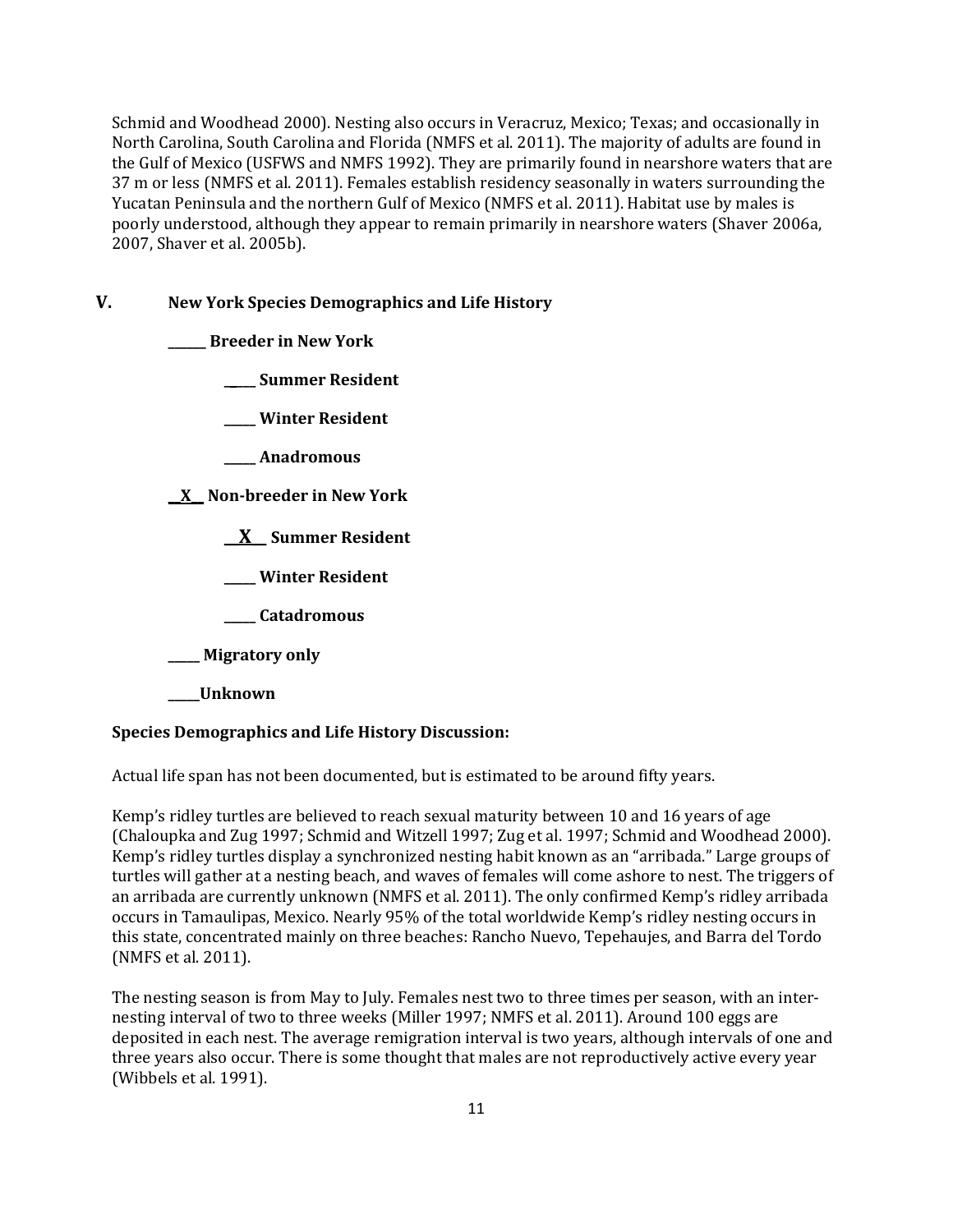The sex of hatchlings is determined by incubation temperature, with eggs incubated above a critical temperature being females, and eggs incubated below a critical temperature being males (Mrosovsky 1994; Wibbels 2003). Eggs that are relocated to corrals display a strong female bias, with about 76% of hatchlings from 1998 – 2006 being females (NMFS et al. 2011). From 2001 – 2006, over 60% of hatchlings from nests left in place were females (NMFS et al. 2011). A female-bias is also seen in juveniles, although it is less pronounced than the hatchling bias (Gregory and Schmid 2001; Witzell et al. 2005; Coyne and Landry 2007). See Habitat Discussion for information on dispersal capabilities and movement information. Kemp's ridleys tagged in New York have been tracked to waters off the southeastern U.S., including the coastal waters of North and South Carolina (Morreale and Standora 1989, 1998).

Egg survival has been estimated to be around 0.678 based on data from Rancho Nuevo 1992 – 2003 (NMFS et al. 2011). All hatchlings that emerge within the corrals are released directly into the water, whereas a lower percentage of hatchlings from *in situ* nests survive the trek to the water. Monitoring of 3,000 *in situ* nests in 2007 determined an emergence success of around 80%, and 66% of hatchlings reached the water (NMFS et al. 2011).

Survival rates of other life stages are poorly understood and difficult to estimate. Annual survival was estimated to be 0.61 for benthic immatures from 2 – 5 years of age (TEWG 2000; Heppell et al. 2005). Heppell et al. (2005) used an age-based model to fit nest numbers at Rancho Nuevo, Tepehaujes and Playa Dos from 1978 – 2003 to estimate survival of different life stages. The model suggested an annual survival rate of 0.31 for pelagic immatures and 0.91 for large benthic immatures and adults (Heppell et al. 2005). This model was updated by the Kemp's Ridley Recovery Team (NMFS et al. 2011) to determine survival rates from 1997 – 2009. The survival rate of hatchlings and pelagic-stage immatures was estimated to be 0.318; the survival rate of neritic juveniles age 2 – 5 was estimated to be 0.815 (NMFS et al. 2011). The survival rate of large juveniles and adults was estimated to be 0.935 (NMFS et al. 2011).

Raccoons, dogs, pigs, skunks, badgers, gulls, coyotes, ghost crabs and ants are known to prey upon eggs and/or hatchlings. In Rancho Nuevo, 88 nests were left *in situ* with no predator protection during the 2003-2004 nesting season. 73 of these nests were depredated and eight were poached (NMFS et al. 2011). The relocation of about 90% of nests in Mexico to corrals has drastically reduced predation. Domestic animals are believed to take around 5% of nests in Rancho Nuevo and Play Dos-Barra del Tordo (NMFS et al. 2011). As the population increases and a smaller proportion of nests are relocated into corrals, predation is expected to increase (NMFS et al. 2011).

Density-dependent pathogens are known to effect nesting success of olive ridleys (Mo 1988). Whether the same phenomenon will be observed in Kemp's ridleys as nesting density increases is currently unknown (NMFS et al. 2011). Severe storms can destroy nests and affect egg and hatchling survival.

Large fish and sharks are known to prey upon hatchling and juvenile Kemp's ridleys (NMFS et al. 2011). 159 juvenile to adult Kemp's ridleys that stranded from 1980 – 2006 had evidence of shark attacks, although whether the bites occurred pre- or post-mortem was unknown in most instances (NMFS et al. 2011). Red tides appear to have some effect on Kemp's ridleys, 59 stranded in "apparent association with red tide occurrence" from 1991 – 2001 (STSSN).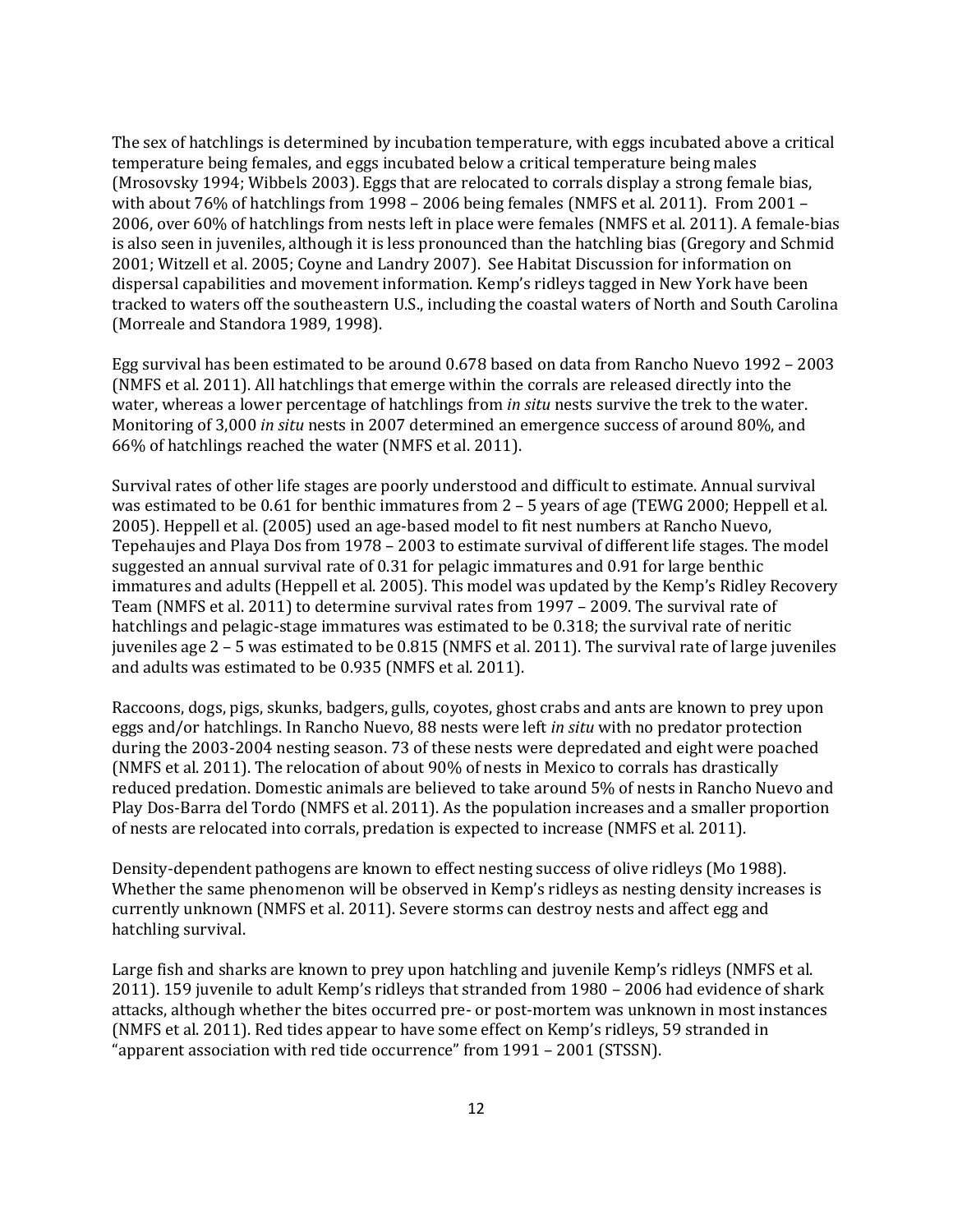A number of diseases have been documented in sea turtles. Fungal infestations leading to systemic mycoses have been found in cold-stunned Kemp's ridleys (Manire et al. 2001) and also can cause mortality in captive-reared Kemp's ridleys (Leong et al. 1989). Endoparasites such as trematodes, tapeworms, and nematodes can lead to mortality in sea turtles. Leeches and barnacles also may contribute to mortality in Kemp's ridleys (Herbst and Jacobson 1995, George 1997). Fibropapillomatosis (FP), a disease that causes the growth of tumors and skin lesions is believed to have been documented in Kemp's ridley turtles (Barragan and Sarti 1994; Guillen and Pena Villalobos 2000). FP causes the growth of tumors that can block the vision in turtles and lead to decreased swimming and foraging capabilities (Herbst 1994).

Sea turtles are vulnerable to dramatic changes in temperature. While most turtles are believed to migrate out of New York waters in late summer (Morreale and Standora 1998), some may be feeding in shallow waters and still be in the area when water temperatures drop significantly. When this happens, sea turtles can fall victim to a process known as cold-stunning. This is a hypothermic state that can result in the turtle drifting at sea in a lethargic state. Cold-stunning often results in mortality, unless the turtles wash ashore and are rescued by stranding groups.

## **VI. Threats:**

One of the major threats to sea turtle populations in New York is fisheries interactions. Sea turtles can become trapped in pound nets, longline fisheries, trap fisheries, trawl fisheries, purse seines and gill nets. Turtles trapped in gear can drown or suffer serious injuries as a result of constriction by lines (NMFS et al. 2011). Additionally, turtles can be hooked by longline gear, which can cause injury and reduced feeding capabilities. Trawlers that are not outfitted with Turtle Excluder Devices (TEDs) can entrap and drown sea turtles. Additionally, dredges can destroy habitat and crush or entrap sea turtles (NMFS et al. 2011). In New York, Morreale and Standora (1998) reported that commercial fisherman were responsible for 84% of all 317 live turtles captured in a markrecapture study from 1987 – 1992. 93% of these captures were in pound nets; sea turtles were also caught in trawls and entangled in lobster pot lines and gill nets (Morreale and Standora 1998).

Climate change is believed to have major effects on sea turtles throughout their range. Extreme temperature changes could lead to increased numbers of cold-stunned sea turtles; it is also possible that changing temperatures could lead to conditions that are more favorable for sea turtles. There have been a record high number of cold-stunned sea turtles found this winter throughout the Northeast; it is believed that this could be a result of climate change (L. Bonacci, pers. comm.). Of the approximately 18 cold-stunned sea turtles that Riverhead Foundation has responded to since November 2012, at least five were Kemp's ridley turtles. Additionally, climate change is believed to be associated with rising water temperatures, as well as changes in ice cover, salinity, oxygen levels and circulation (IPCC 2007). These changes are likely to cause shifts in range and abundance of different species of algae, plankton and fish (IPCC 2007). These shifts could alter the suitability of New York habitat (as well as habitat in other parts of sea turtles' ranges) for occupancy by sea turtles. Changing currents as a result of climate change could affect sea turtle migration and survival of oceanic-stage juveniles (NMFS et al. 2011).

Climate change could have significant effects on Kemp's ridley turtles in other parts of their range as well. More nests could be destroyed as a result of the increasing abundance and severity of storms along the nesting range. Rising sea levels could cause major problems on low-lying nesting beaches.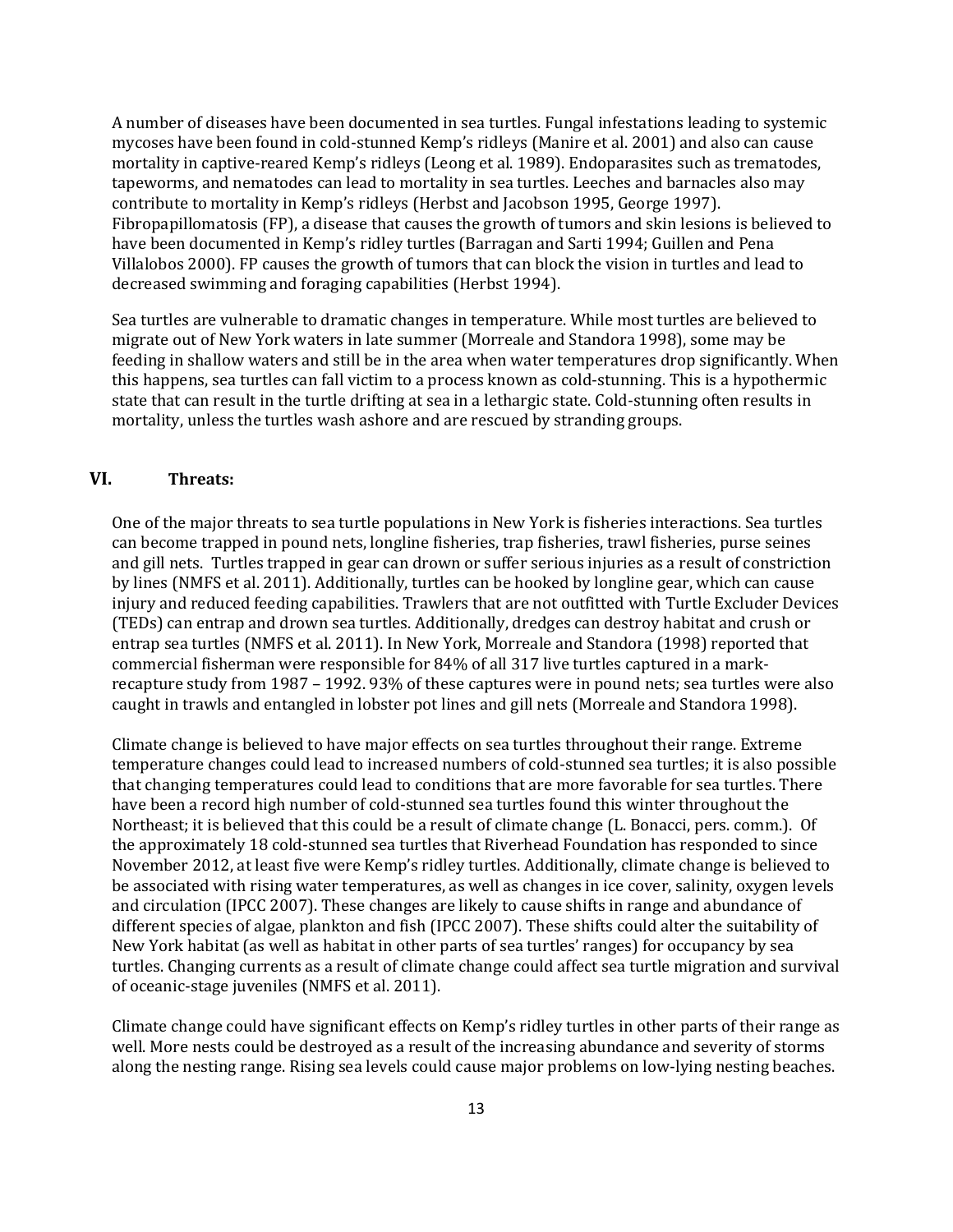Additionally, there is concern that rising temperatures could skew hatchling sex ratios towards a strong female bias (NMFS et al. 2011).

Coastal development can lead to destruction or degradation of sea turtle foraging habitat. Noise produced during construction could have negative behavioral and physiological effects on sea turtles, and increased vessel traffic can lead to exclusion from foraging areas or increased collision rates (NMFS et al. 2011). The construction of seawalls, rock revetments, groins, jetties, and other beach armoring mechanisms degrades sea turtle nesting habitat and increases erosion in certain areas of the beaches (NMFS et al. 2011). Additionally, bright lighting near beaches can disorient hatchlings, and cause them to move towards the light rather than the ocean (Ehrhart 1983; Mann 1977; McFarlane 1963; Philibosian 1976). This misorientation can lead to increased risk from predators, entrapment in vegetation, dessication, and being hit by vehicles (NMFS et al. 2011). Increased human presence on nesting beaches can lead to egg and hatchling mortality from beach vehicles, beach cleaning, and recreational beach equipment. Nesting females may also alter their behavior in areas of high human presence (NMFS et al. 2011).

Sea turtles may occasionally be hit by vessels, which can cause mortality and severe injury. About 13% of turtles that stranded from 1997 – 2001 had evidence of ship strikes, although it was not possible to determine whether the collisions occurred pre- or post-mortem in most instances (NMFS et al. 2011). From 1996 – 2000, 128 nesting females in the three major nesting beaches in Mexico had evidence of propeller scarring (Witzell and Schmid 2004). It is likely that sea turtles are struck by vessels more often than reported. It is also possible that increased boat traffic may exclude Kemp's ridleys from foraging areas. Sea turtles are also occasionally taken into the intake canal of power plants, where they can drown (NMFS et al. 2011).

Persistent chlorinated hydrocarbons, heavy metals, and organic contaminants have been found in Kemp's ridley turtles (NMFS et al. 2011). The effect of most of these contaminants on Kemp's ridleys is currently unknown, but there is concern that elevated levels could lead to immunosuppression and chronic health problems (NMFS et al. 2011). Keller et al. (2004) found correlations between organochlorine contaminants and changes in immune function, possible liver damage, and changes in protein and carbohydrate regulation. There is some evidence that contaminants bioaccumulate in Kemp's ridleys (Orvik 1997), and also that female marine turtles offload contaminants to eggs (McKenzie et al. 1999). In freshwater turtle species, high concentrations of chlorobiphenyls and organochlorine pesticides in eggs has been correlated with decreased hatching success (Bishop et al. 1991).

The Gulf of Mexico, which supports a large proportion of the Kemp's ridley population, is an area of high-density offshore oil exploration and extraction (NMFS et al. 2011). Oil spills are known to directly affect marine turtles (Yender and Mearns 2003), and can lead to immunosuppression and chronic health issues (Sindermann et al. 1982; Lutcavage et al. 1997). Oil spills can affect nesting success and hatchling survival, with the potential for eggs and hatchlings to become oiled. Additionally, nesting females may crawl through oil on beaches, avoid oiled beaches, or be blocked from nesting areas by oil barriers used in spill response (Milton et al. 2003; NMFS et al. 2011). There is the potential that Kemp's ridleys could be impacted by a degradation of water quality from operational discharges of oil extraction (NMFS et al. 2011).

Sea turtles could ingest or become entangled in marine debris, which can reduce food intake and digestive capacity and cause injury or mortality (Bjorndal et al. 1994; Sako and Horikoshi 2002).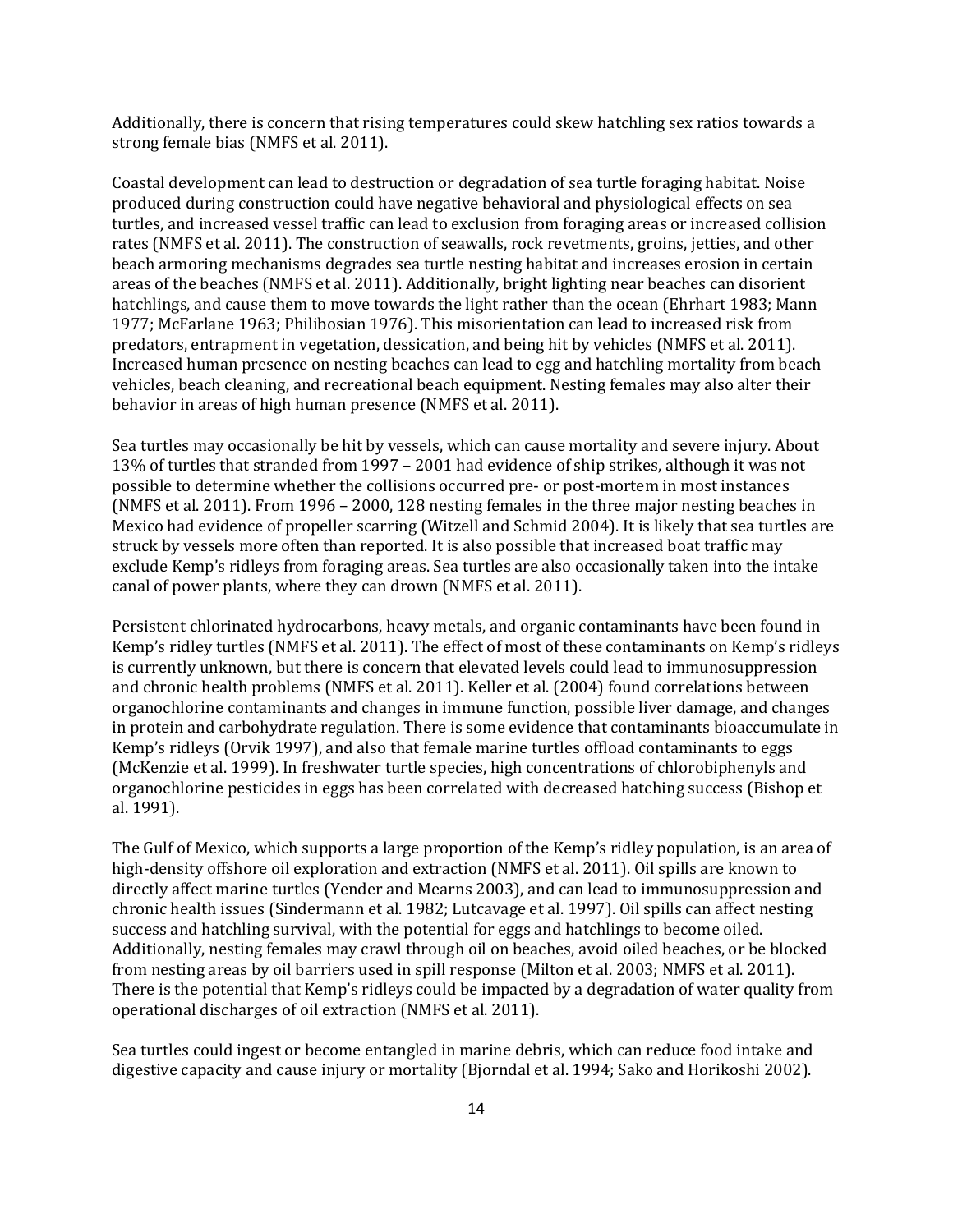There is also the potential that sea turtles could absorb toxins in the ingested debris (Balazs 1985). Kemp's ridleys have ingested plastic, rubber, fishing line and hooks, tar, string, Styrofoam, epoxy and aluminum (Shaver 1991; Werner 1994). Generally, ingestion of debris is not believed to be as much of a problem for Kemp's ridleys as for other species of sea turtles (Bjorndal et al. 1994; Witzell and Schmid 2005).

The effects of anthropogenic noise on sea turtles are poorly understood. Studies have shown that sea turtles exposed to certain levels of low frequency sound may spend more time at the surface and/or move out of the area (Lenhardt et al. 1983, O'Hara and Wilcox 1990). Samuel et al. (2005) found elevated noise levels, primarily from boat traffic, in the Peconic Bay Estuary system in New York during the sea turtle activity season. They suggest that continued exposure to these sound levels could potentially lead to behavioral effects on sea turtles using the area (Samuel et al. 2005). The authors also suggest that similar sound levels should be expected in other coastal foraging and nesting areas. Sea turtles have been found to change swimming patterns and orientation in response to air guns, which are frequently used in oil and gas exploration (O'Hara and Wilcox 1990).

### **Are there regulatory mechanisms that protect the species or its habitat in New York?**



The Kemps ridley turtle is listed as an endangered species in New York and is protected by Environmental Conservation Law (ECL) section 11-0535 and the New York Code of Rules and Regulations (6 NYCRR Part 182). A permit is required for any proposed project that may result in a take of a species listed as Threatened or Endangered, including, but not limited to, actions that may kill or harm individual animals or result in the adverse modification, degradation or destruction of habitat occupied by the listed species. It is also protected as a federally-listed endangered species.

In addition, Article 17 of the ECL works to limit water pollution, and Article 14 presents the New York Ocean and Great Lakes Ecosystem Conservation Act. This act is responsible for the conservation and restoration of coastal ecosystems "so that they are healthy, productive and resilient and able to deliver the resources people want and need." Both of these help to protect the habitat of the Kemp's ridley turtle. Whether they are adequate to protect the habitat is currently unknown.

## **Describe knowledge of management/conservation actions that are needed for recovery/conservation, or to eliminate, minimize, or compensate for the identified threats:**

Riverhead Foundation should continue to carry out stranding and entanglement response for sea turtles. The Foundation rescues and rehabilitates injured and cold-stunned individuals. Before being released, rehabilitated sea turtles are sometimes given a satellite tag, which helps expand our knowledge on movements and habitat use. Placing PIT tags and/or satellite tags on as many individual turtles as possible will help to further our knowledge on Kemp's ridley turtle life history. Riverhead Foundation already places satellite tags on many rehabbed and released Kemp's ridleys,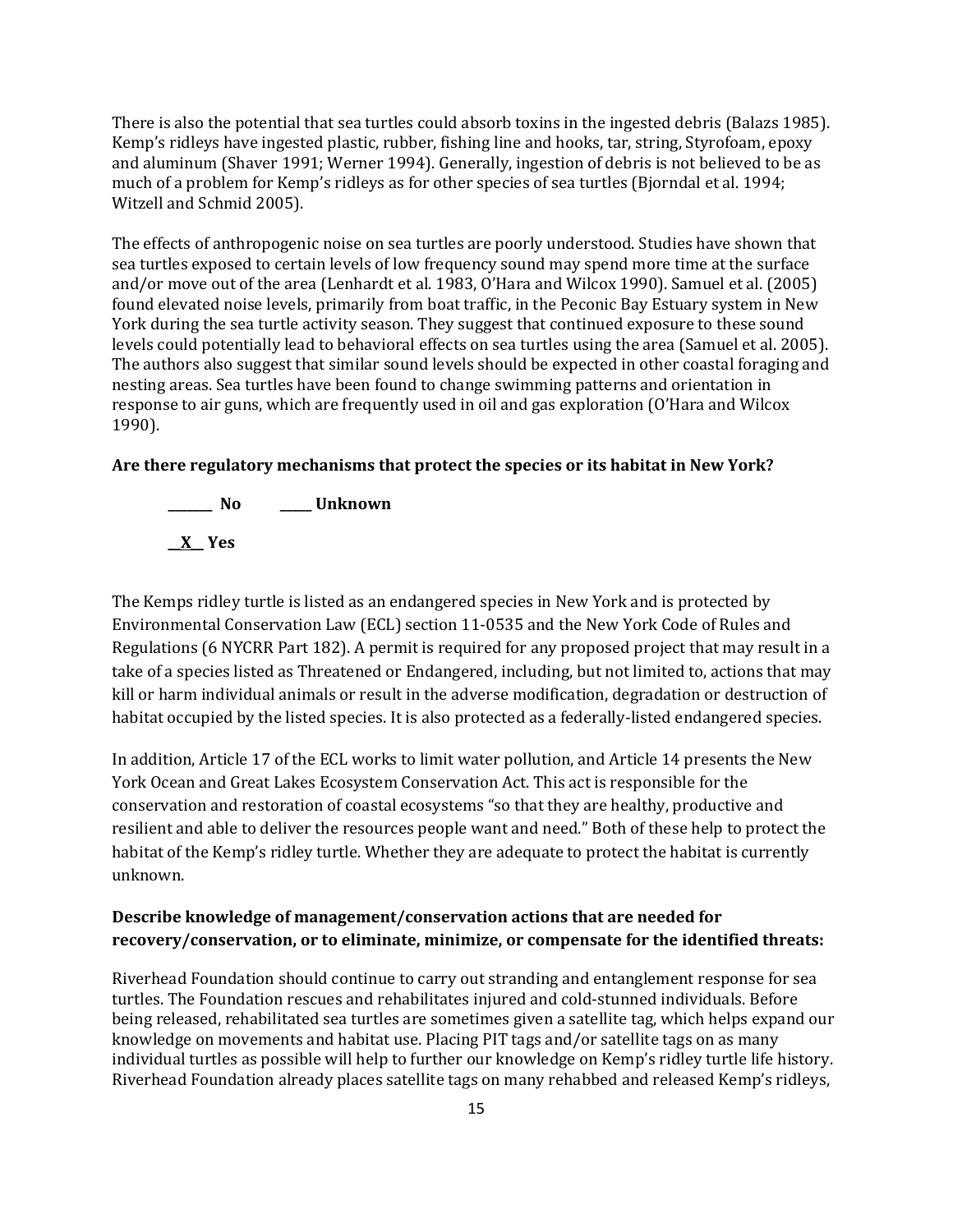and this practice should be encouraged to continue. It is critical to determine where New York Kemp's ridleys travel to and nest to help reduce the threats to the population during other stages of its life.

Long-term surveys to monitor the population of loggerheads in New York should be implemented. Sea turtle use of state waters was fairly well established by studies throughout the 1980s and 1990s, but not much work has been done in recent years. Monitoring would allow researchers to garner a better idea of population trends and habitat use of this species in the State, and see if shifts in use have occurred. Additionally, further research into the effects of the various threats listed above on the Kemp's ridley population in the State should be encouraged. Bycatch rates should be closely monitored, and research into reducing these rates would be beneficial.

Education on this species and the importance of reporting ship strikes and entanglements is encouraged.

### **VII. References**

Byles, R. A. 1988. Behavior and ecology of sea turtles from Chesapeake Bay, Virginia. Ph.D. Dissertation, Virginia Institute of Marine Science, College of William and Mary, Williamsburg, Virginia.

Balazs, G.H. 1985. Impact of ocean debris on marine turtles: entanglement and ingestion. In R. S. Shomura and H. O. Yoshida (eds.), Proceedings of the Workshop on the Fate and Impact of Marine Debris, 26-29 November 1984, Honolulu, Hawaii. NOAA Technical Memorandum. NMFS-SWFC-54: 387-429.

Barragan, A. R. and L. Sarti. 1994. A possible case of fibropapilloma in Kemp's ridley turtle (*Lepidochelys kempii*). Marine Turtle Newsletter 67: 27.

Bishop, C.A., R. J. Brookes, J.H. Carey, P. Ming, R.J. Norstrom, and D.R.S. Lean. 1991. The case for a cause-effect linkage between environmental contamination and development in eggs of the common snapping turtle (*Chelydra serpentine*) from Ontario, Canada. Journal of Toxicology and Environmental Health 33: 521-547.

Bjorndal, K. A., A. B. Bolten, and C. J. Lagueux. 1994. Ingestion of marine debris by juvenile sea turtles in coastal Florida habitats. Marine Pollution Bulletin 28(3): 154-158.

Bowen, B., A. Meylan, and J. Avise. 1991. Evolutionary distinctiveness of the endangered Kemp's ridley sea turtle. Nature 352: 709-711.

Carr, A. 1963. Panspecific reproductive convergence in *Lepidochelys kempii*. Ergebnisse der Biologie 26: 298-303.

Carr, A. 1980. Some problems of sea turtle ecology. American Zoologist 20: 489-498.

Carr, A. and D. K. Caldwell. 1956. The ecology and migration of sea turtles: 1. Results of field work in Florida 1955. American Museum Novitates 1793: 1-23.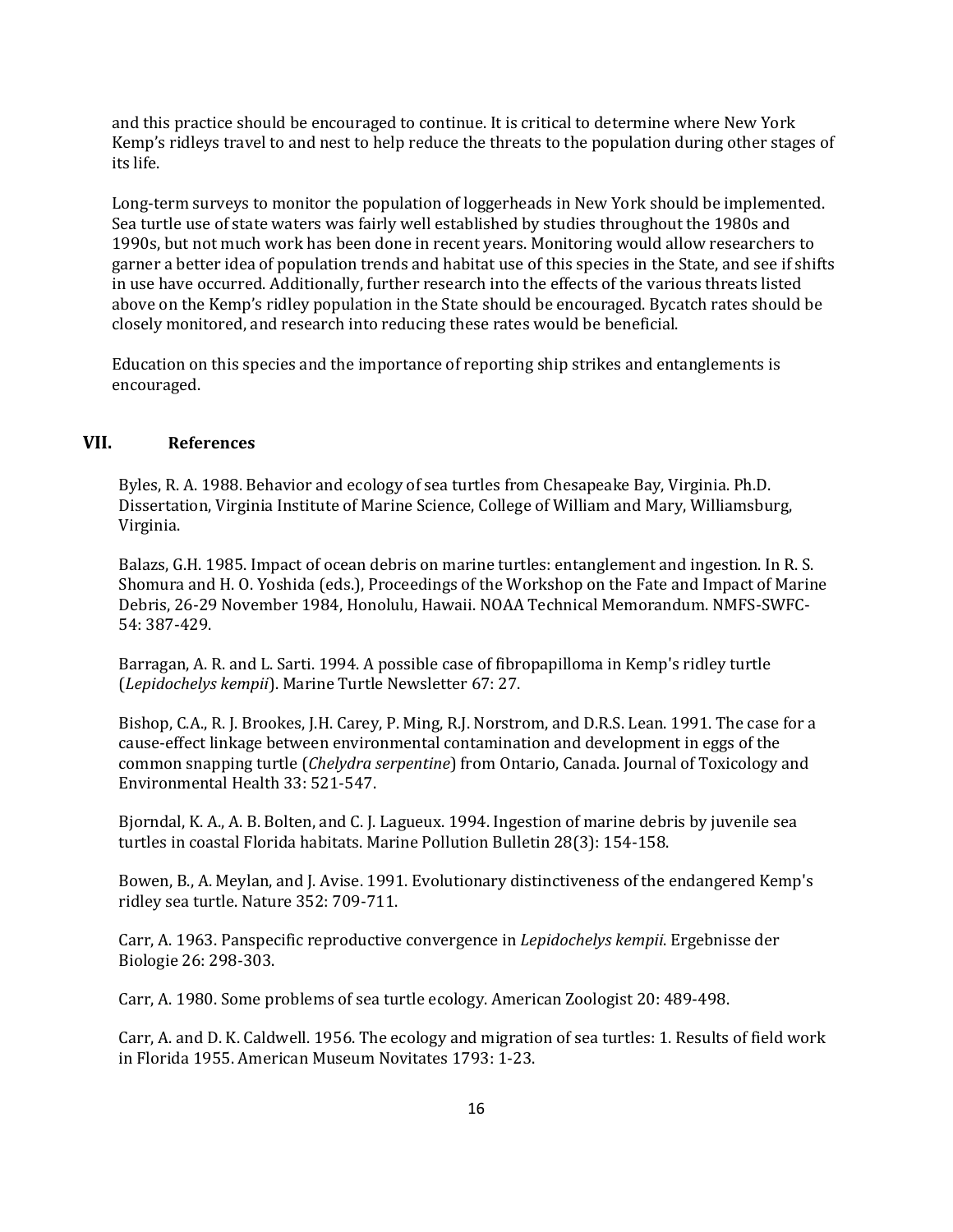Chaloupka, M. and G. R. Zug. 1997. A polyphasic growth function for endangered Kemp's ridley sea turtle, *Lepidochelys kempii.* Fishery Bulletin 95: 849-856.

Collard, S.B. and L.H. Ogren. 1990. Dispersal scenarios for pelagic post-hatchling sea turtles. Bulletin of Marine Science 47(1): 233-243.

Coyne, M. and A. M. Landry, Jr. 2007. Population sex ratios and its impact on population models. *In*  Plotkin, P. T. (ed.). Biology and Conservation of Ridley Sea Turtles. Johns Hopkins University Press, Baltimore, Maryland. P. 191-211.

Danton, C. and R. Prescott. 1988. Kemp's ridleys in Cape Cod Bay, Massachusetts-1987 field research. *In* B. A. Schroeder (compiler), Proceedings of the Eighth Annual Workshop on Sea Turtle Conservation and Biology. NOAA Technical Memorandum. NMFS-SEFSC-214: 17-18.

DiGiovanni, R. A. Jr. 2010. Summary of marine mammal and sea turtle strandings for June 2009 through May 2010. Riverhead Foundation for Marine Research and Preservation. 16 pp.

DiGiovanni, R. A. Jr., K. F. Durham and J. N. Wocial. Riverhead Foundation for Marine Research and Preservation's John H. Prescott Marine Mammal Rescue Assistance Grant Program Summary 2001-2010. Riverhead Foundation for Marine Research and Preservation. 11 pp.

DiGiovanni, R. Jr. 2009. Summary of marine mammal and sea turtle stranding summary for 2008. Riverhead Foundation for Marine Research and Preservation. 17 pp.

Ehrhart, L. M. 1983. A survey of nesting by the green turtle, *Chelonia mydas*, and the loggerhead turtle, *Caretta caretta*, in south Brevard County, Florida. Unpubl. Report to the World Wildlife Fund - U.S., Washington, DC, 49 pp.

George, P. H. 1997. Health problems and diseases in turtles. Pp. 363 - 385 *In* Lutz, P. L. and J. A. Musick (eds.). The Biology of Sea Turtles. CRC Press, Boca Raton, Florida.

Gitschlag, G. 1996. Migration and diving behavior of Kemp's ridley (Garman) sea turtles along the U.S. southeastern Atlantic coast. Journal of Experimental Marine Biology and Ecology 205: 115- 135.

Gregory, L. F. and J. R. Schmid. 2001. Stress responses and sexing wild Kemp's ridley sea turtles (*Lepidochelys kempii*) in the northwestern Gulf of Mexico. General and Comparative Endocrinology 124: 66-74.

Guillen, L. and J. Pena Villalobos. 2000. Papillomas in Kemp's ridely turtles. In: H. Kalb and T. Wibbels (compilers), Proceedigns of the Nineteenth Annual Symposium on Sea Turtle Conservation and Biology, March 2-6, 1999, South Padre Island, Texas. NOAA Technical Memorandum NMFS-SEFSC-443: 237.

Henwood, T. A. and L. H. Ogren. 1987. Distribution and migration of immature Kemp's ridley turtles (*Lepidochelys kempi*) and green turtles (*Chelonia mydas*) off Florida, Georgia and South Carolina. Northeast Gulf Science 9(2): 153-159.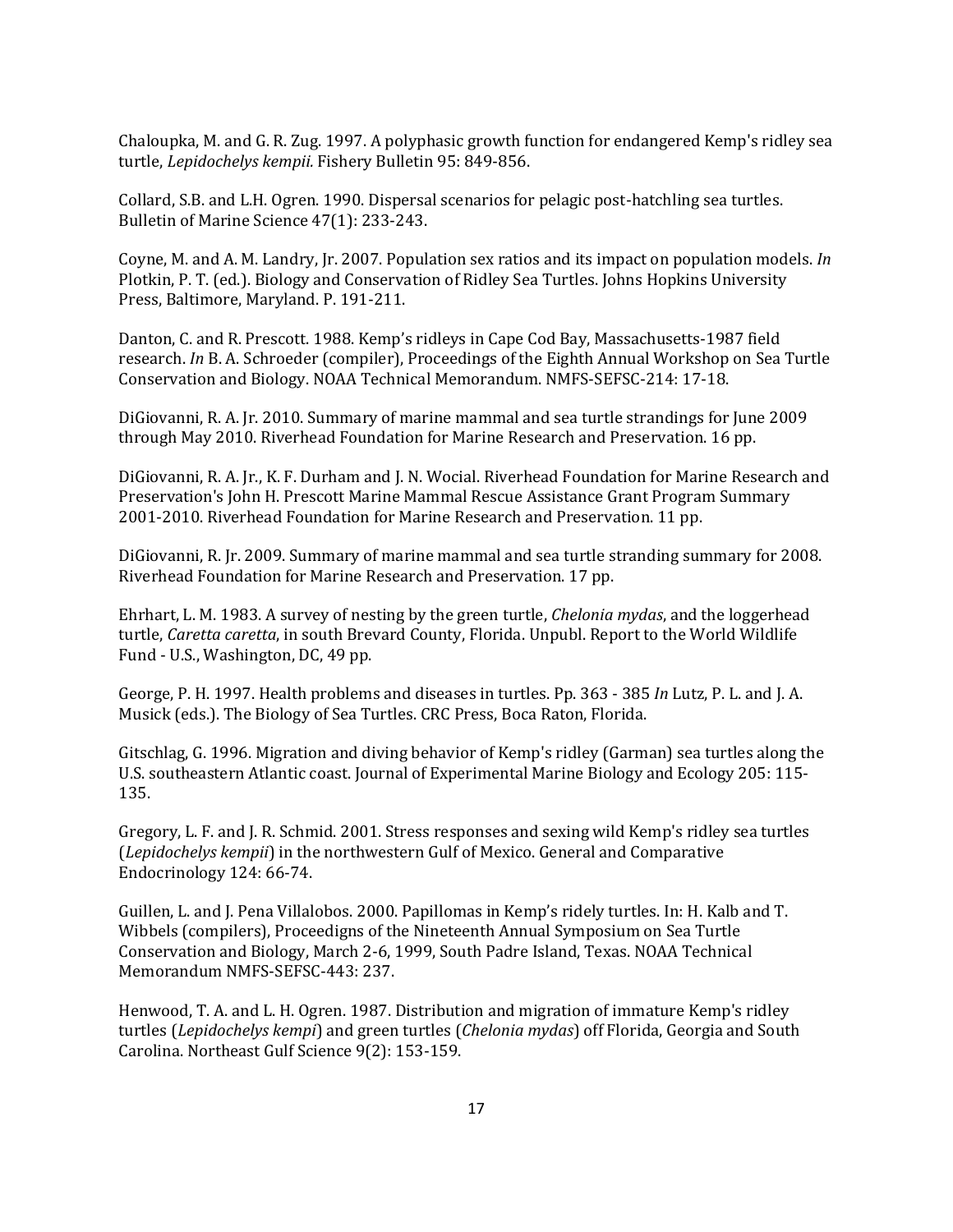Heppell, S.S., D.T. Crouse, L.B. Crowder, S.P. Epperly, W. Gabriel, T. Henwood, R. Marquez and N.B. Thompson. 2005. A population model to estimate recovery time, population size, and management impacts on Kemp's ridley sea turtles. Chelonian Conservation and Biology 4(4): 767- 773.

Herbst, L. H. and E. R. Jacobson. 1995. Diseases of marine turtles. Pp. 593 - 596 *In* Bjorndal, K. A. (ed.). Biology and Conservation of Sea Turtles, Revised Edition. Smithsonian Institution Press, Washington D.C.

Herbst. L. H. 1994. Fibropapillomatosis of marine turtles. Annual Review of Fish Diseases 4: 389 - 425.

Intergovernmental Panel on Climate Change (IPPC). 2007. Summary for Policy Makers. *In Solomon, S., D. Quin, M. Manning, Z. Chen, M. Marquis, K. B. Averyt, M. Tignor and H. L. Miller (eds.),*Climate Change 2007: Impacts, Adaption and Vulnerability. Contribution of Working Group II to the Fourth Assessment Report of the Intergovernmental Panel on Climate Change, Cambridge University Press, Cambridge, United Kingdom and New York, NY, USA.

Keller, J. M., J. R. Kucklick, M. A. Stamper, C. A. Harms, and P. D. McClellan-Green. 2004. Associations between organochlorine contaminant concentrations and clinical health parameters in loggerhead sea turtles from North Carolina, USA. Environmental Health Perspectives 112(10): 1074 - 1079.

Lenhardt, M.L., S. Bellmund, R.A. Byles, S.W. Harkins, and J.A. Musick. 1983. Marine turtle reception of bone-conducted sound. Journal of Auditory Research 23(2): 119-126.

Leong, J.K., D.L. Smith, D.B. Revera, J.C. Clary, D.H. Lewis, J.L. Scott, and A.R. DiNuzzo. 1989. Health care and diseases of captive-reared Loggerhead and Kemp's ridley sea turtles. *In* Caillouet, C. W. Jr. and A. M. Landry Jr. (eds.), Proceedings 1st International Symposium on Kemp's Ridley Sea Turtle Biology, Conservation, and Management. Texas A&M Sea Grant, Galveston, TAMU-SG-89- 105: 178.

Lutcavage, M. E., P. Plotkin, B. Witherington and P. L. Lutz. 1997. Human impacts on sea turtle survival. Pp. 387-409 In Lutz, P. L. and J. A. Musick (eds.). The Biology of Sea Turtles. CRC Press, Boca Raton, Florida.

Manire, C.A., H.L. Rhinehart, D.A. Sutton, E.H. Thompson, M.G. Rinaldi, J.D. Buck, and E. Jacobson. 2002. Disseminated mycotic infection caused by *Colletotrichum acatatum* in a Kemp's ridley sea turtle (*Lepidochelys kempi*). Journal of Clinical Microbiology 40(11): 4273-4280.

Mann, T. M. 1977. Impact of developed coastline on nesting and hatchling sea turtles in southeastern Florida. Unpublished M.S. Thesis. Florida Atlantic University, Boca Raton.

McFarlane, R. W. 1963. Disorientation of loggerhead hatchlings by artificial road lighting. Copeia 1963: 153.

McKenzie, C., B.J. Godley, R.W. Furness, and D.E. Wells. 1999. Concentrations and patterns of organochlorine contaminants in marine turtles from Mediterranean and Atlantic waters. Marine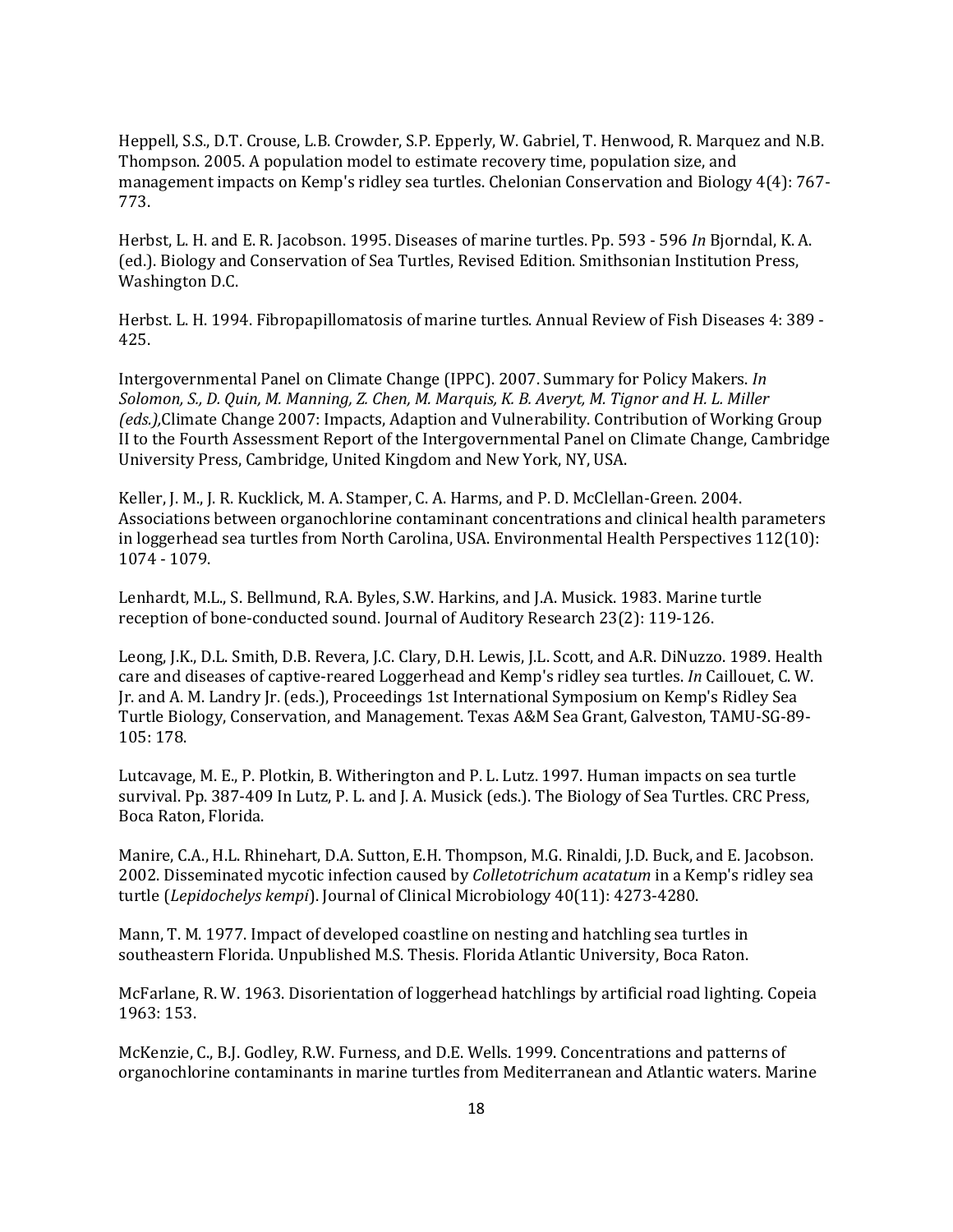Environmental Research 47: 117-135.

Miller, J. D. 1997. Reproduction in sea turtles. *In* P. L. Lutz and J. A. Musick (eds.), The Biology of Sea Turtles. Boca Raton, Florida: CRC Press. P. 51-81.

Milton, S., P. Lutz, and G. Shigenaka. 2003. Oil toxicity and impacts on sea turtles. In G. Shigenaka (ed.), Oil and Sea Turtles: Biology, Planning, and Response. NOAA National Ocean Service. P. 35- 47.

Morreale, S. J. and E. A. Standora. 1989. Occurrence, movement and behavior of the Kemp's ridley and other sea turtles in New York waters. Annual Report to NYS Dept. of Env. Conservation, Return a Gift to Wildlife Program, April 1988 - April 1989, 45 pp.

Morreale, S. J. and E. A. Standora. 1992. Habitat use and feeding activity of juvenile Kemp's ridleys in inshore waters of the northeastern U.S. *In* Salmon, M., J. Wyneken (compilers), Proceedings of the Eleventh Annual Workshop on Sea Turtle Biology and Conservation. NOAA Technical Memorandum NMFS-SEFC-302: 75-77.

Morreale, S. J. and E. A. Standora. 1998. Early life stage ecology of sea turtles in northeastern U.S. waters. U.S. Dep. Commer. NOAA Tech. Mem. NMFS-SEFSC-413. 49pp.

Morreale, S. J., A. B. Meylan, S. S. Sadove and E. A. Standora. 1992. Annual occurrence and winter mortality of marine turtles in New York waters. Journal of Herpetology 26(3): 301 - 308.

Mrosovsky, N., P. H. Dutton, and C. P. Whitmore. 1984. Sex ratios of two species of sea turtle nesting in Suriname. Canadian Journal of Zoology 62(11): 2227 - 2239.

National Marine Fisheries Service (NMFS), U.S. Fish and Wildlife Service (USFWS), and SEMARNAT. 2011. Bi-National Recovery Plan for the Kemp's Ridley Sea Turtle (*Lepidochelys kempii)*, Second Revision. NMFS. Silver Spring, Maryland. 177 pp.

O'Hara, J. and J.R. Wilcox. 1990. Avoidance responses of loggerhead turtles, *Caretta caretta*, to low frequency sound. Copeia 1990(2): 564-567.

Ogren, L.H. 1989. Distribution of juvenile and subadult Kemp's ridley turtles: preliminary results from the 1980-1987 surveys. *In* Caillouet, C. W. Jr. and A. M. Landry Jr. (eds.), Proceedings of the 1st Int. Symp. Kemp's Ridley Sea Turtle Biology, COnservation and Management. Texas A&M University Sea Grant College Program Spec. Publ. 89-105: 116-123.

Orvik, L. M. 1997. Trace metal concentration in blood of the Kemp's ridley sea turtle (*Lepidochelys kempii*). M.S. Thesis. Texas A&M University, College Station.

Philibosian, R. 1976. Disorientation of hawksbill turtle hatchlings, *Eretmochelys imbricata*, by stadium lights. Copeia 1976: 824.

Pritchard, P.C. H. 1989. Evolutionary relationships, osteology, morphology, and zoogeography of Kemp's ridley sea turtle. *In* Caillouet, C. W. and A. M. Landry, Jr. (eds.), First International Symposium on Kemp's Ridley Sea Turtle Biology, Conservation and Management. TAMU-SG-89- 105: 157-164.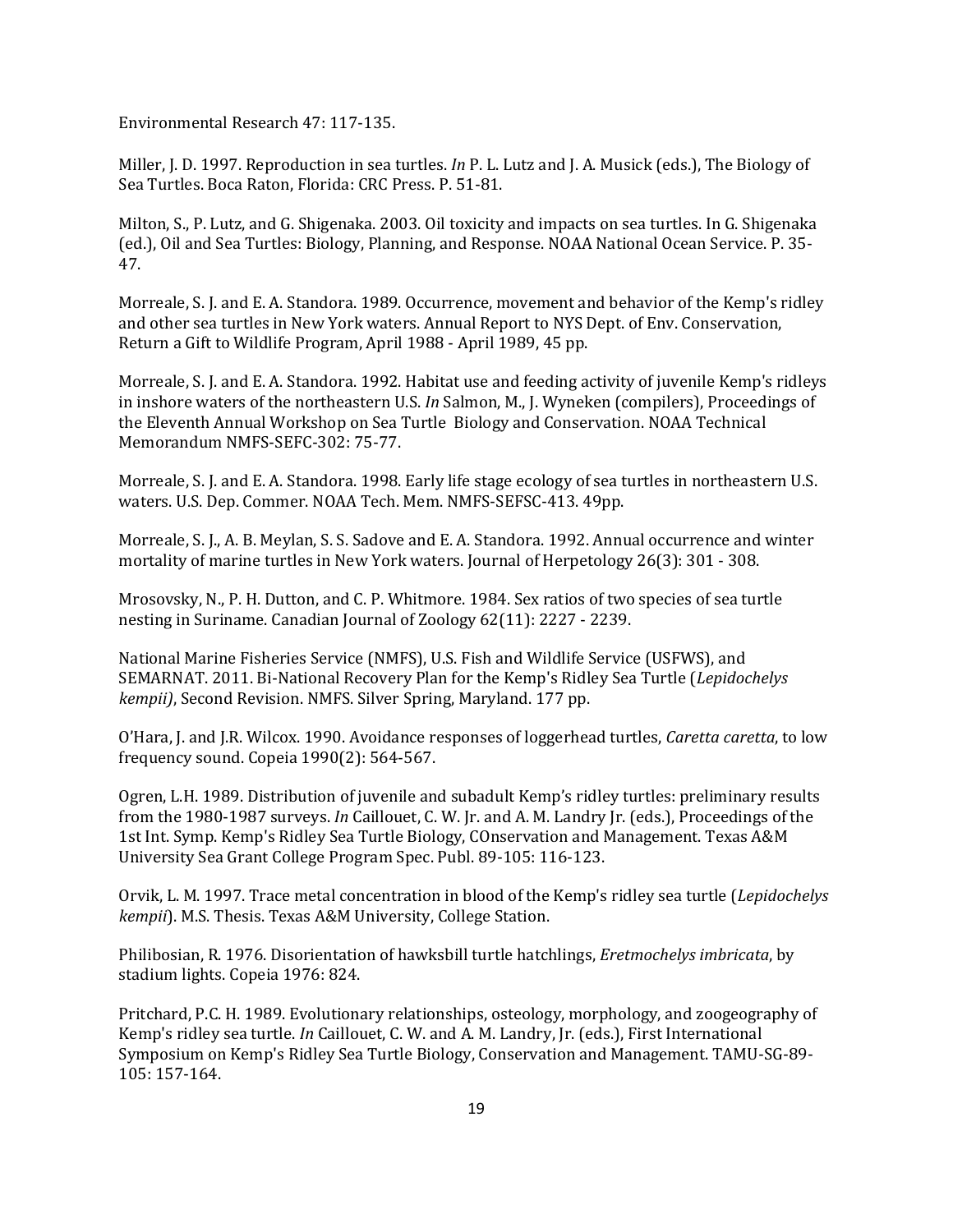Pritchard, P.C.H. 1969. Studies of the systematics and reproductive cycles of the genus *Lepidochelys.* Ph.D. Dissertation. University of Florida, Gainesville, Florida.

Putman, N.F., T.J. Shay, and K.J. Lohmann. 2010. Is the geographic distribution of nesting in the Kemo's ridley turtle shaped by the migratory needs of offspring? Integrative and Comparative Biology, a symposium presented at the annual meeting of the Society for Integrative and Comparative Biology, Seattle, WA. 10 pp.

Rudloe, A., J. Rudloe, and L. Ogren. 1991. Occurrence of immature Kemp's ridley turtles, *Lepidochelys kempii*, in coastal waters of northwest Florida. Northeast Gulf Science 12: 49-53.

Sadove, S. S. and S. J. Morreale. 1989. Marine mammal and sea turtle encounters with marine debris in the New York Bight and the northeast Atlantic. Draft. Okeanos Ocean Research Foundation. 12 p.

Sako, T. and K. Horikoshi. 2002. Marine debris ingested by green turtles in the Ogasawara Islands, Japan. Pp. 305 *In* Seminoff, J. A. (compiler). Proceedings of the Twenty-second Annual Symposium on Sea Turtle Biology and Conservation. NOAA Technical Memorandum NMFS-SEFSC-503.

Samuel, Y., S. J. Morreale, C. W. Clark, C. H. Greene, and M. E. Richmond. 2005. Underwater, lowfrequency noise in a coastal sea turtle habitat. Journal of the Acoustical Society of America 117(3): 1465 - 1472.

Schmid, J. R. 1995. Marinte turtle populations on the east-central coast of Florida: results of tagging studies at Cape Canaveral, Florida, 1986-1991. Fishery Bulletin 93(1): 139-151.

Schmid, J. R. 1998. Marine turtle populations on the west-central coast of Florida: results of tagging studies at Cedar Keys, Florida, 1986-1991. Fishery Bulletin 93(1): 139-151.

Schmid, J. R. and A. Woodhead. 2000. Von Bertalanffy growth models for wild Kemp's ridley turtles: analysis of the NMFS Miami Laboratory tagging database. *In* Turtle Expert Working Group Assessment update for the Kemp's ridley and loggerhead sea turtle populations in the western North Atlantic. NOAA Technical Memorandum. NMFS-SEFSC-444: 94-102.

Schmid, J. R. and W. J. Barichivich. 2005. Developmental biology and ecology of Kemp's ridley turtles in the eastern Gulf of Mexico. Chelonian Conservation and Biology 4: 828-834.

Schmid, J. R. and W. J. Barichivich. 2006. *Lepidochelys kempii*-- Kemp's ridley turtle *In* Meylan, P. A. (ed.), Biology and Conservation of Florida Turtles. Chelonian Research Monographs 3: 128-141.

Schmid, J. R. and W. N. Witzell. 1997. Age and growth of wild Kemp's ridley sea turtles, *Lepidochelys kempi*: cumulative results of tagging studies in Florida. Chelonian Conservation and Biology 2(4): 532-537.

Shaver, D. J. and C. W. Caillouet, Jr. 1998. More Kemp's ridley turtles return to south Texas to nest. Marine Turtle Newsletter 82: 1-5.

Shaver, D.J. 1991. Feeding ecology of Kemp's ridley in south Texas waters. Journal of Herpetology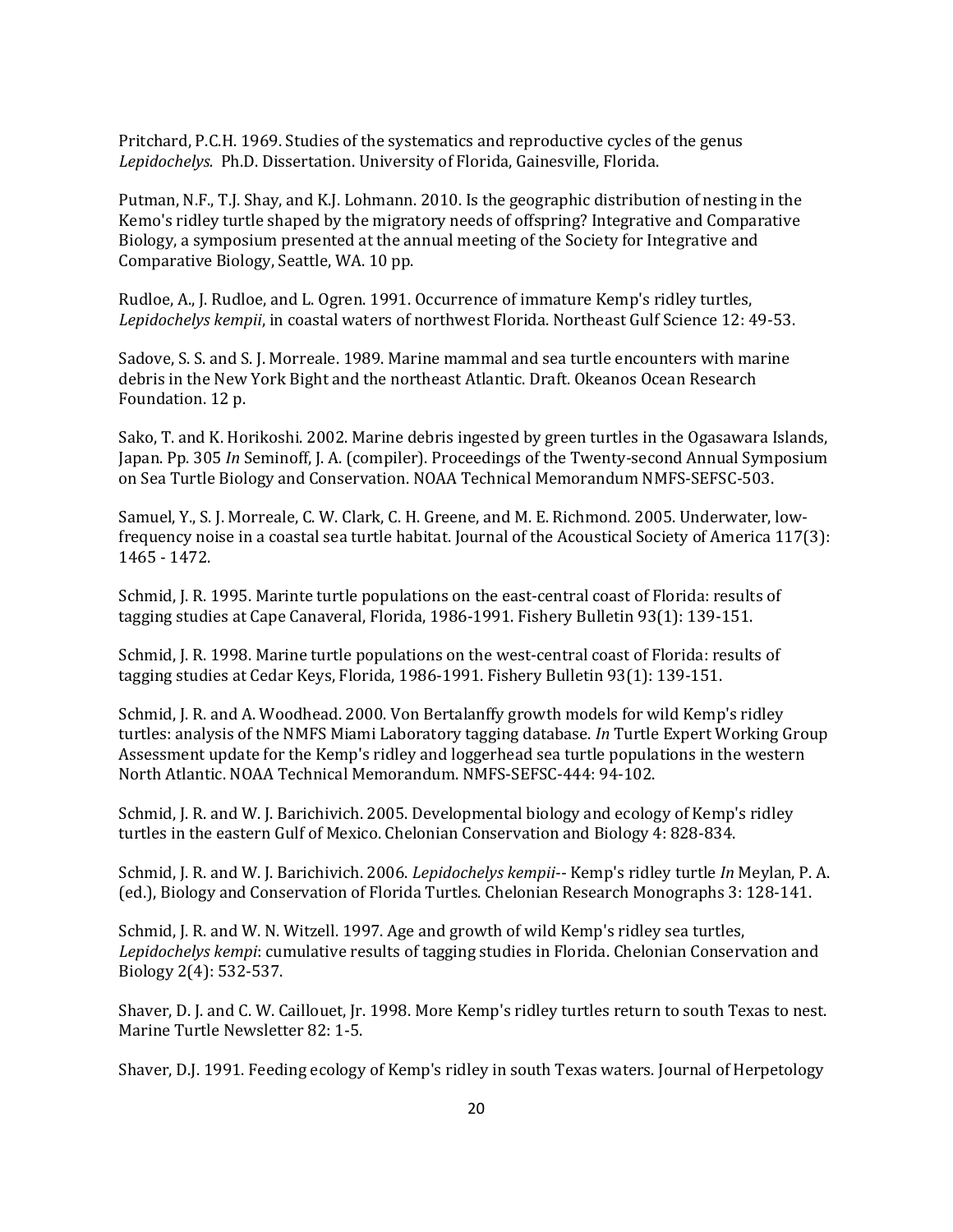25: 327-334.

Shaver, D.J. 2005a. Analysis of the Kemp's ridley imprinting and headstart project at Padre Island Natinoal Seashore, Texas, 1978-88, with subsequent nesting and stranding records on the Texas coast. Chelonian Conservation and Biology 4(4): 846-859.

Shaver, D.J. 2006. Kemp's ridley sea turtle habitat use in Mexico (2003-0212-009). Final Programmatic Report to the National Fish and Wildlife Foundation. National Park Service, Department of the Interior.

Shaver, D.J. 2007. Texas sea turtle nesting and stranding 2006 report. National Park Service, Department of the Interior.

Shaver, D.J., B.A. Schroeder, R.A. Byles, P.M. Burchfield, J. Peña, R. Márquez, and H.J. Martinez. 2005b. Movements and home ranges of adult male Kemp's ridley sea turtles (*Lepidochelys kempii*) in the Gulf of Mexico investigated by satellite telemetry. Chelonian Conservation and Biology 4(4): 817-827.

Sindermann, C. J., R. Lloyd, S. L. Vader and W. R. P. Bourne. 1982. Implications of oil pollution in production of disease in marine organisms [and discussion]. Philosophical Transactions of the Royal Society of London B 297: 385-399.

Sindermann, C. J., R. Lloyd, S. L. Vader and W. R. P. Bourne. 1982. Implications of oil pollution in production of disease in marine organisms [and discussion]. Philosophical Transactions of the Royal Society of London B 297: 385-399.

Snover, M. L. 2002. Growth and ontogeny of sea turtles using skeletochronology: methods, validation and application to conservation. Ph.D. Dissertation. Duke University, Durham, NC.

Turtle Expert Working Group (TEWG). 2000. Assessment for the Kemp's ridley and loggerhead sea turtle populations in the western North Atlantic. NOAA Technical Memorandum. NMFS-SEFSC-444.

U.S. Fish and Wildlife Service (USFWS) and National Marine Fisheries Service (NMFS). 1992. Recovery plan for the Kemp's ridley sea turtle, *Lepidochelys kempii*. National Marine Fisheries Service, St. Petersburg, Florida.

Werner, S. A. 1994. Feeding ecology of wild and head started Kemp's ridley sea turtles. M.S. Thesis, Texas A&M University, College Station.

Wibbels, T. 2003. Critical approaches to sex determination in sea turtle biology and conservation. *In* P. Lutz et al. (eds.), Biology of Sea Turtles, Vol 2. CRC Press Boca Raton. P. 103-134.

Wibbels, T., D. W. Owens and D. R. Rostal. 1991. Soft plastra of adult male sea turtles: an apparent secondary sexual characteristic. Herpetological Review 22: 47-49.

Witzell, W. N. and J. R. Schmid. 2004. Immature sea turtles in Gullivan Bay, Ten Thousand Islands, southwest Florida. Gulf of Mexico Science 4(1): 54-61.